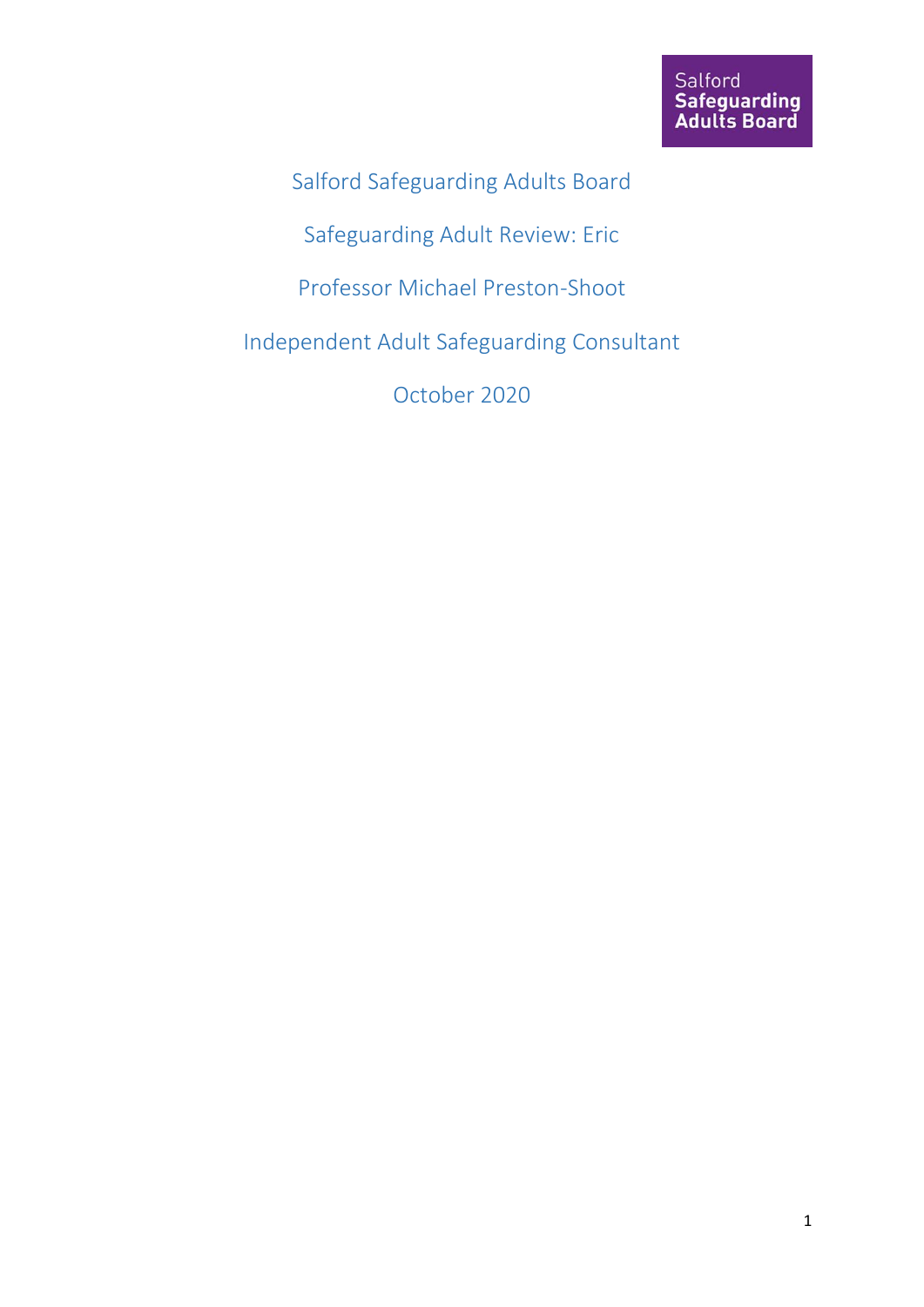My Dad, where do I start? A man who lived his life to the full! His quote to me, his daughter, was always "work hard, play hard" and that is exactly what he did.

He was born and lived in Salford with his parents and an elder sister. He attended local schools and college where he obtained his grades and could have joined the police. However, he opted for an oil company where he rose to become a manager.

He was posted to Cyprus where he performed his national service. He married my mother in 1971. Throughout his younger years, from his late teens, he had a passion for cars, motorbikes and a range of sports. In particular, he loved classic cars, including Triumph Stags, Triumph Heralds and the Triumph Vitesse. He loved doing them up and exhibiting them at local car events. He also had a passion for motorbikes and with a friend would renovate them, show them at local motor events and buy and sell them. In his early years he did rally driving as a hobby with his friend. He was a regular spectator at Oulton Park on Saturdays.

Another of my Dad's passions was watching sport and also participating in a range of sports. Over the years he was in football, tennis, cricket and badminton teams. He played for a local badminton team and won trophies. He enjoyed playing golf regularly and had memberships at two local clubs.

He would go frequently to our static caravan in North Wales. My Dad loved outdoor life and enjoyed gardening. He liked socialising with family and friends, having meals out and having friends over. He also enjoyed a wide variety of music, including country, jazz and classical, and enjoyed listening and watching jazz bands in concert.

From looking back to when my Dad became poorly in 2015, April time, I cannot fault the input he had from Salford Royal Hospital. It is evident from my findings that, when he was discharged in March 2016 from the dietician and July 2016 from the psychology team, he was just "forgotten."

Personally I cannot believe that there was no follow up sooner by the GPs for a man who was "very" underweight for his height and suffered with mental health issues, such as anxiety and depression. The care he received when he was at home in September 2019 was appalling. I took time off work to help my Dad and my Mum and I can honestly say we were just left. For the last six months he did not look like my Dad.

My Mum and I have been through a harrowing time and to watch our loved one fade before our eyes was awful. The pain and torment my Dad must have gone through must have been horrendous and nobody deserves to die in this way. We were all just left.

In all the years I have worked in the NHS I have never seen a Consultant as shocked as the Consultant was in A&E two days before my Dad died. At my parents' house none of the professionals knew what to do with my Dad and unfortunately when he was admitted to hospital it was too late.

A lot needs to be learned from this and I hope that no-one has to go through what we have been through.

**Eric's Daughter**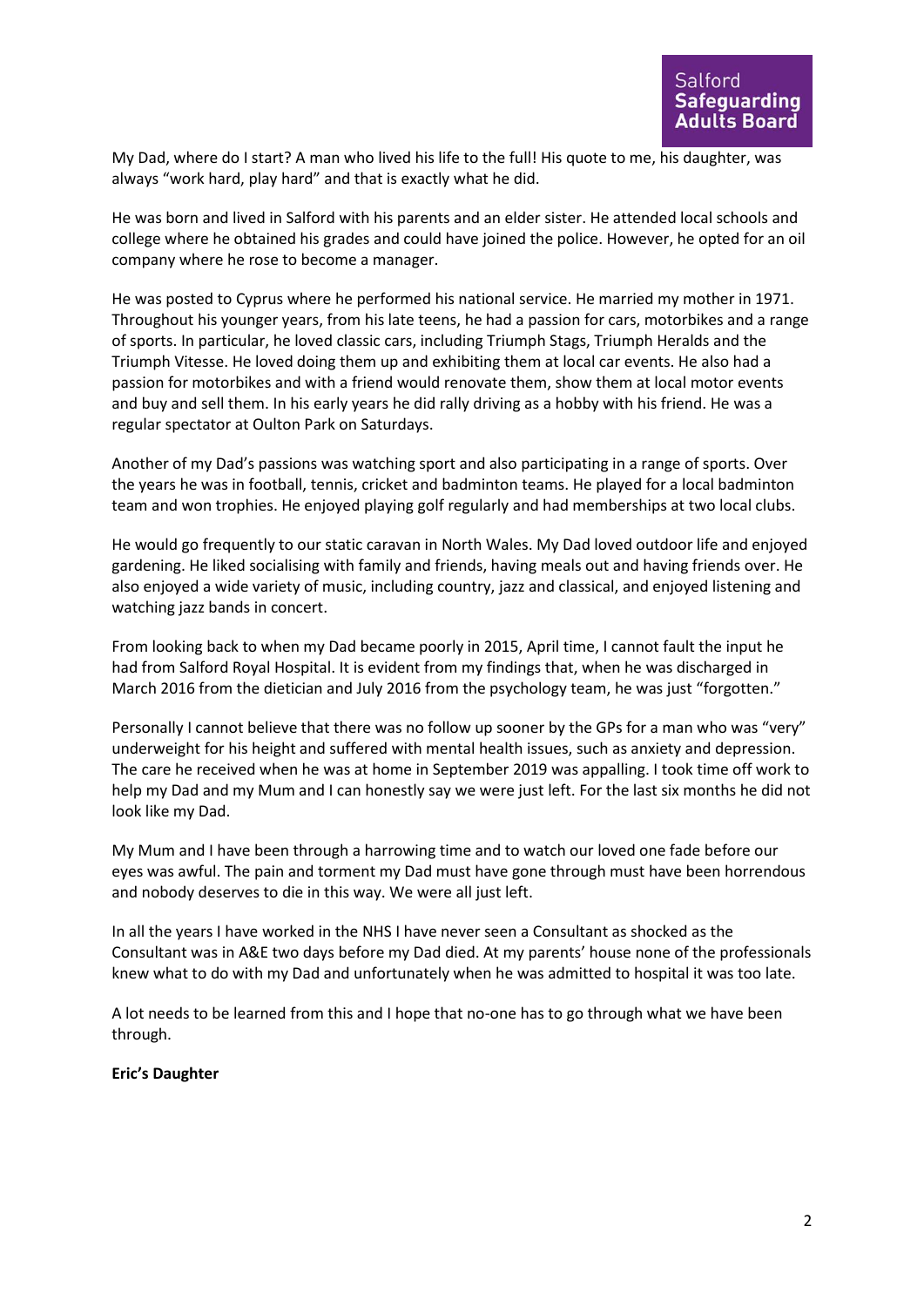# Acknowledgement

Members of the Salford Safeguarding Adults Board (SSAB) and the independent reviewer express their sincere regret at Eric's death. Sincere condolences are offered to his wife and daughter. Sincere appreciation is also offered for their courage, resilience and candour with which they have shared their experiences and observations. We acknowledge that the events they have experienced and described remain very raw and upsetting.

The reviewer, working with SSAB members, hope and intend that this review will enable lessons to be learned about what is needed when working with people who self-neglect and who experience anxiety and depression, and will contribute to service development and improvement.

October 2020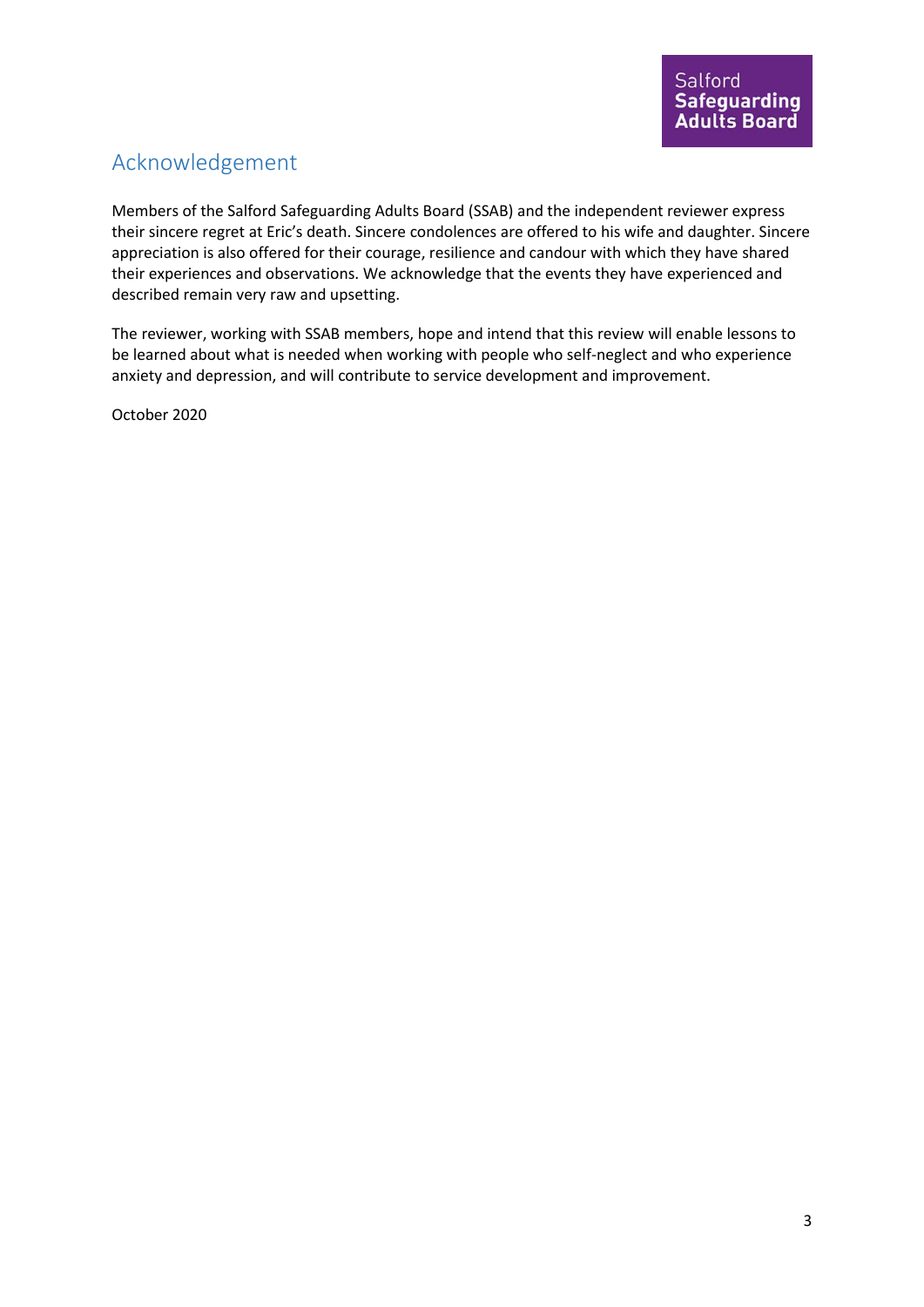## **Contents**

| Section One - Introduction                            | p.5  |
|-------------------------------------------------------|------|
| Section Two – Safeguarding Adult Reviews              | p.6  |
| Section Three - Review Process                        | p.7  |
| Section Four – Case Chronology and Initial Commentary | p.10 |
| Section Five - Analysis                               | p.24 |
| Section Six - Revisiting the Terms of Reference       | p.32 |
| Section Seven - Recommendations                       | p.34 |
| Appendix - Glossary                                   | p.35 |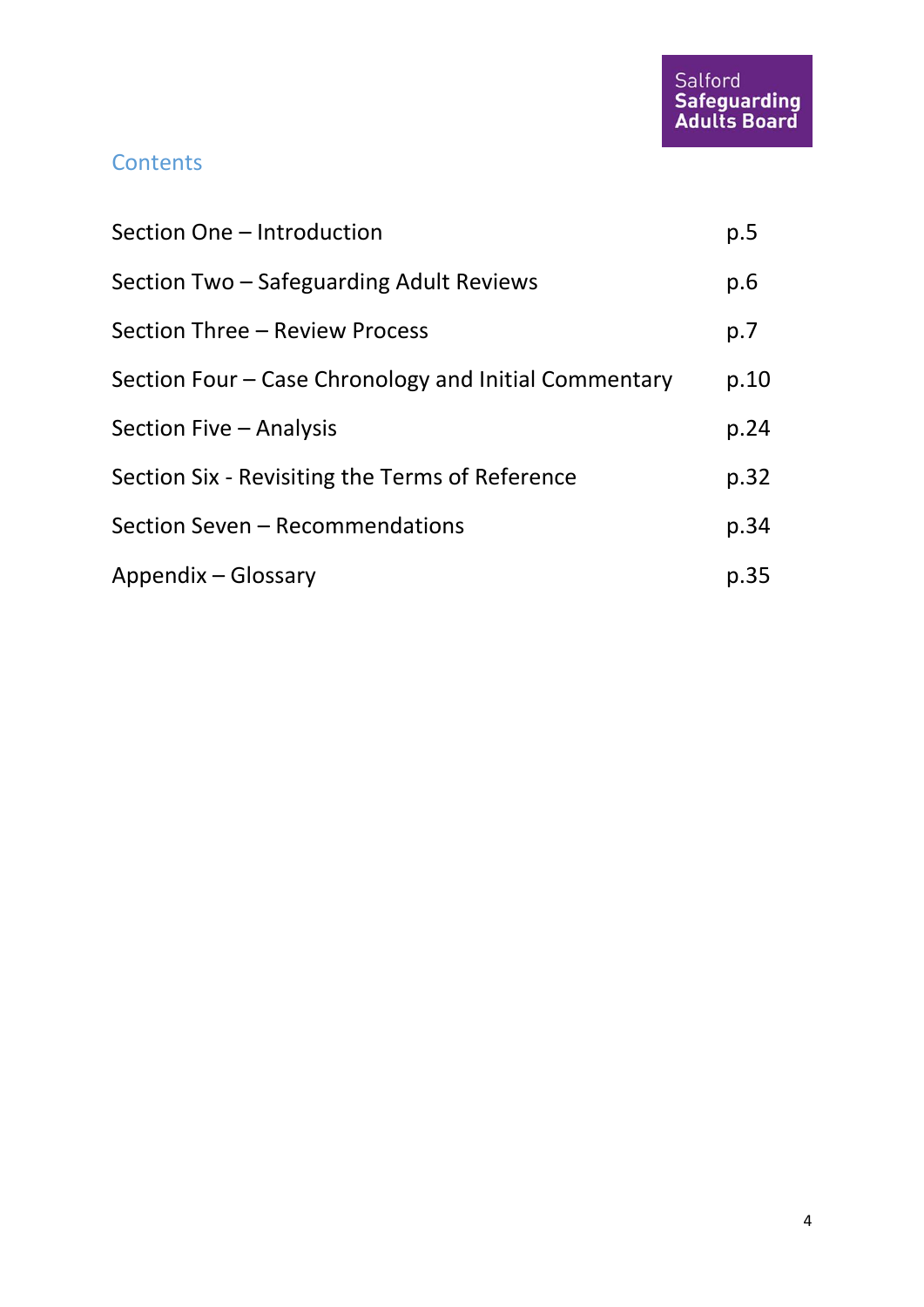## 1. Introduction

- 1.1. Eric<sup>1</sup>, a White British man aged 81, died in Salford Royal Hospital on 16<sup>th</sup> October 2019, having been admitted two days previously. He had been referred by his GP to the District Nursing service for end of life care on 23<sup>rd</sup> September. Between that date and his admission to hospital, Eric had fairly consistently refused food and water, had remained in bed and had refused treatment and care.
- 1.2.This was not the first episode of its kind. Three years previously Eric had experienced a period of depression, anxiety and weight loss. Previously, he has been described as happy, loving and outgoing, but a private family man who enjoyed sport. More recently in August 2019 he had refused to eat and drink, and to take prescribed medication.
- 1.3.Eric lived with his wife who, along with their only daughter, was his main carer.
- 1.4.Greater Manchester Police (GMP) investigated the circumstances surrounding Eric's death and concluded that there was nothing suspicious. A Coroner's inquest was held in March 2020. Greater Manchester Mental Health (GMMH) had been asked to provide a statement for the inquest and conducted a root cause analysis. Salford Royal Foundation Trust (SRFT) conducted a rapid review and found no evidence of harm being caused by the hospital. The Coroner ruled that the medical cause of death was starvation. The Coroner could not conclusively determine whether or not Eric had capacity but felt that he probably did not have capacity based on the evidence that had been presented at the inquest.

 $1$  This name has been chosen by the family.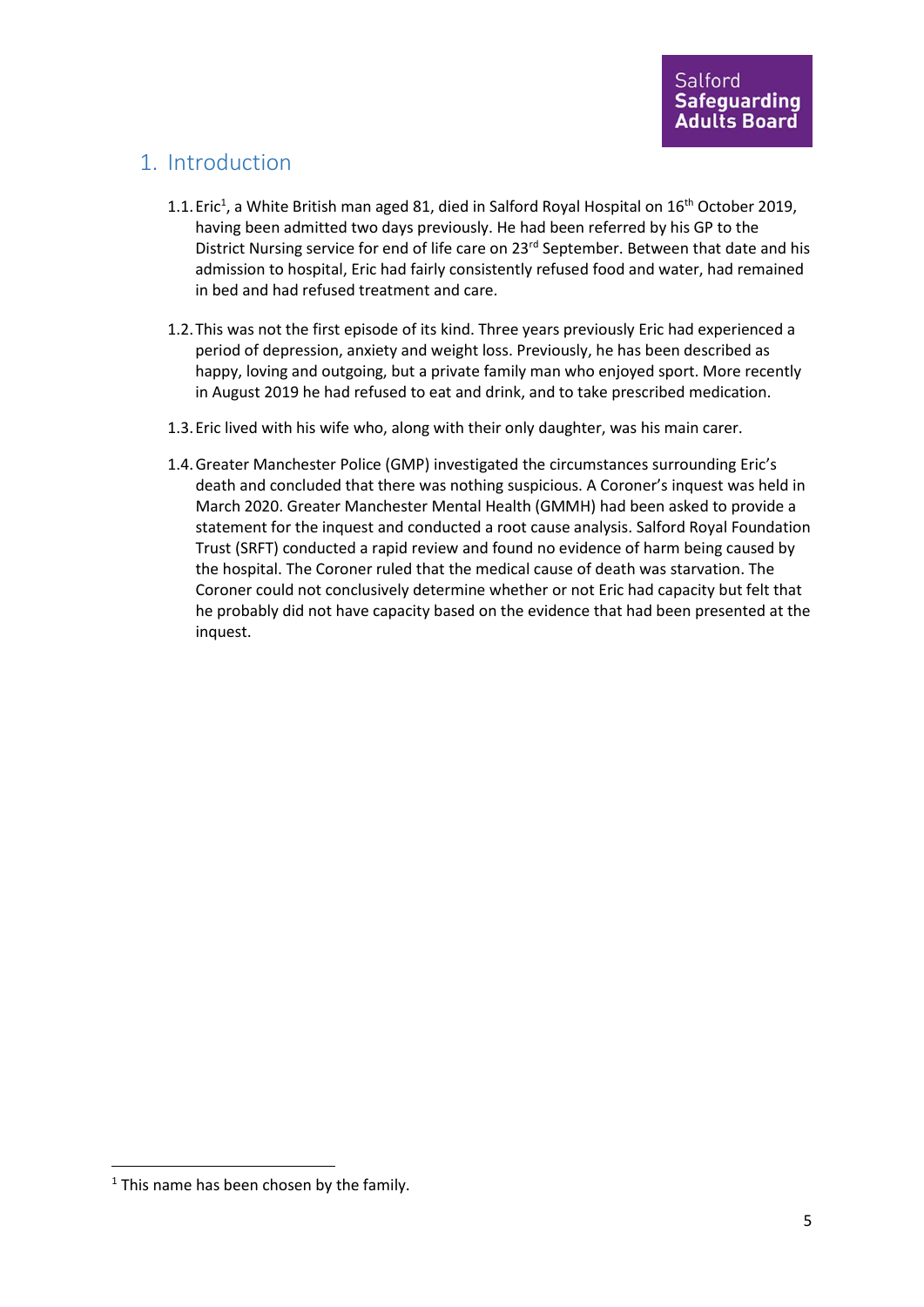## 2. Safeguarding Adults Reviews

- 2.1. Salford Safeguarding Adults Board (SSAB) has a statutory duty<sup>2</sup> to arrange a Safeguarding Adults Review (SAR) where:
	- An adult with care and support needs has died and the SAB knows or suspects that the death resulted from abuse or neglect, or an adult is still alive and the SAB knows or suspects that they have experienced serious abuse or neglect, and
	- There is reasonable cause for concern about how the Board, its members or others worked together to safeguard the adult.
- 2.2.The SAB has discretion to commission reviews in other circumstances where there is learning to be derived from how agencies worked together in cases involving abuse or neglect. Abuse and neglect includes self-neglect. Thus, all reviews are statutory, the difference being whether the case circumstances have been judged to meet the mandatory criteria or whether the review is discretionary.
- 2.3.Board members must co-operate in and contribute to the review with a view to identifying the lessons to be learnt and applying those lessons in the future<sup>3</sup>. The purpose is not to allocate blame or responsibility, but to identify ways of improving how agencies work, singly and together, to help and protect adults with care and support needs who are at risk of abuse and neglect, including self-neglect, and are unable to protect themselves.
- 2.4.The referral for consideration of the case for a SAR followed agreement by multi-agency partners at an adult safeguarding strategy meeting, held shortly before Eric died, and was submitted by Salford Adult Social Care on 23<sup>rd</sup> October 2019. Further chronological information was received on  $11<sup>th</sup>$  November. Under type of abuse and neglect the referral highlighted self-neglect, and neglect/omissions. The referrer was particularly concerned at an apparent lack of timely intervention by some agencies, coordination between services, and failures to share information and to make timely referrals. The SAB concluded that referral of this case met the mandatory criteria for review. That decision was taken on 19<sup>th</sup> November 2019.
- 2.5.SRFT conducted a rapid review as part of its serious incident procedures. This is largely a description of events in September and October 2019 as recorded by the professionals involved rather than a reflective analysis. However, the rapid review prompted immediate actions to implement learning gained from analysis of the case.

<sup>2</sup> Sections 44(1)-(3), Care Act 2014

<sup>3</sup> Section 44(5), Care Act 2014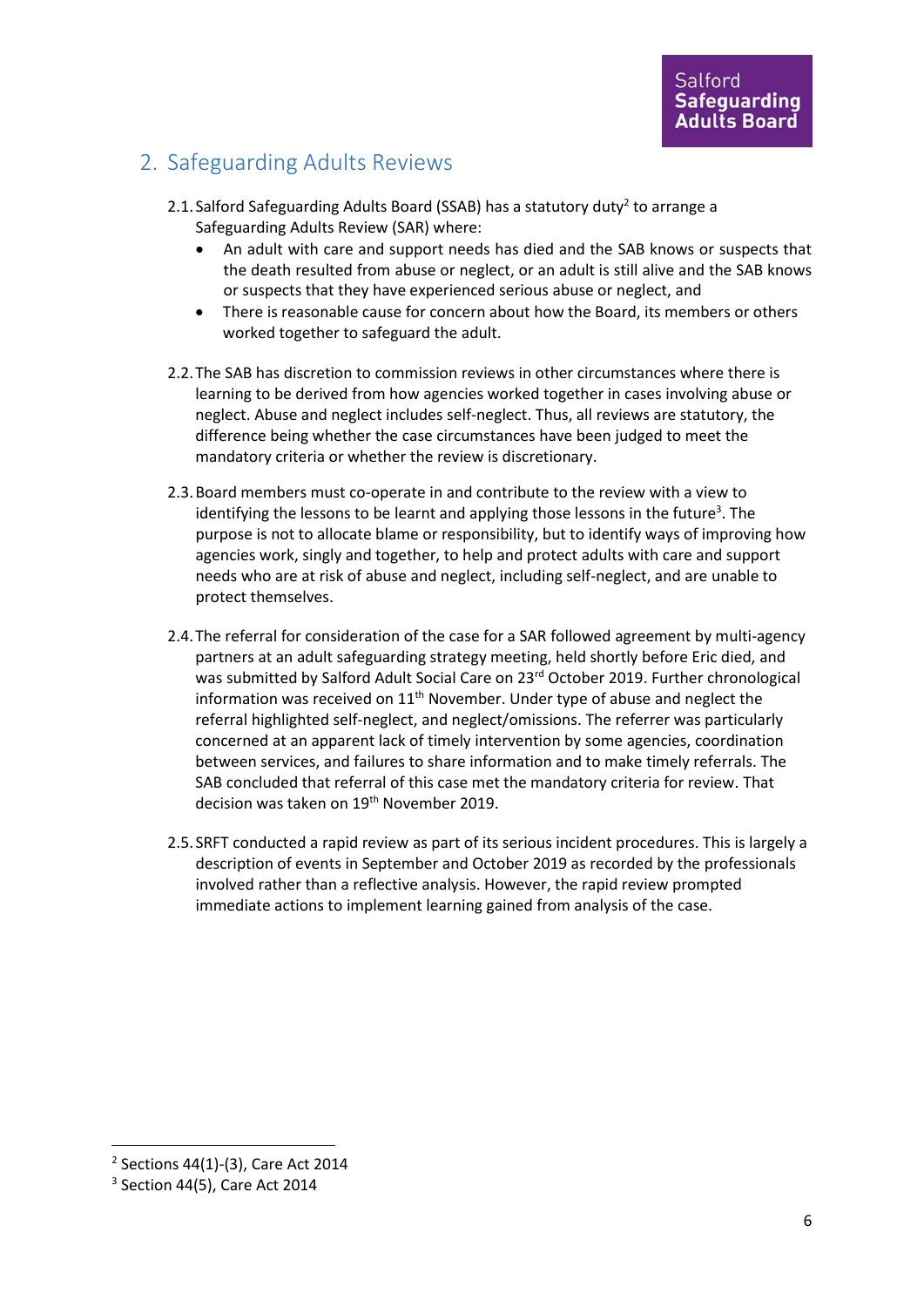#### 3. Review Process

#### 3.1 Focus

- 3.1.1. The case has been analysed through the lens of evidence-based learning from research and the findings of other published SARs on adults who self-neglect<sup>4</sup>. In particular SSAB expressed the intention that this SAR should build on a previously published SAR<sup>5</sup>. Learning from good practice was also to be included. By using that evidence-base, the focus for this review has been on identifying the facilitators and barriers with respect to implementing what has been codified as good practice.
- 3.1.2. Specific lines of enquiry, or terms of reference, were identified as follows:
	- 3.1.2.1. Consider assessment and risk management/responsiveness from agencies after Eric's family started to raise concerns about his health and wellbeing;
	- 3.1.2.2. Appraise understanding and use of the Mental Capacity Act 2005 and consider its interface in this case with the Mental Health Act 1983;
	- 3.1.2.3. Consider how well coordinated services were and whether the different agencies communicated well with all those involved with Eric's care including Eric himself and his family;
	- 3.1.2.4. Appraise the degree of legal literacy shown in this case;
	- 3.1.2.5. Consider the use of escalation procedures by staff involved;
	- 3.1.2.6. Consider how agencies responded to Eric's self-neglect;
	- 3.1.2.7. Given Eric's self-neglect, consider the use of safeguarding processes including a Section 42 Enquiry and the implementation of the SSAB selfneglect policy;
	- 3.1.2.8. Review the pathway into Adult Social Care, how accessible it is and perceived to be, and how timely the response is in high risk situations;
	- 3.1.2.9. Review mental health provision and withdrawal of support and services in this case;
	- 3.1.2.10. Consider the recognition given to the needs of carers, including the impact of the caring role on their own health and wellbeing, whilst recognising also family dynamics;
	- 3.1.2.11. Consider how professionals work individually and collectively with assessing and responding to risk;
	- 3.1.2.12. Consider the decision-making process regarding end of life care and what support was provided to Eric's family.

## 3.2Methodology

3.2.1. The timeframe for the review covers the period from  $1<sup>st</sup>$  June 2019 to the date of his death on 16<sup>th</sup> October 2019. However, medical and social history will be considered for the previous three years also.

<sup>4</sup> Preston-Shoot, M. (2019) 'Self-neglect and safeguarding adult reviews: towards a model of understanding facilitators and barriers to best practice.' *Journal of Adult Protection*, 21 (4), 219-234. <sup>5</sup> Preston-Shoot, M. (2019) Safeguarding Adults Review – Andy. Salford Safeguarding Adults Board.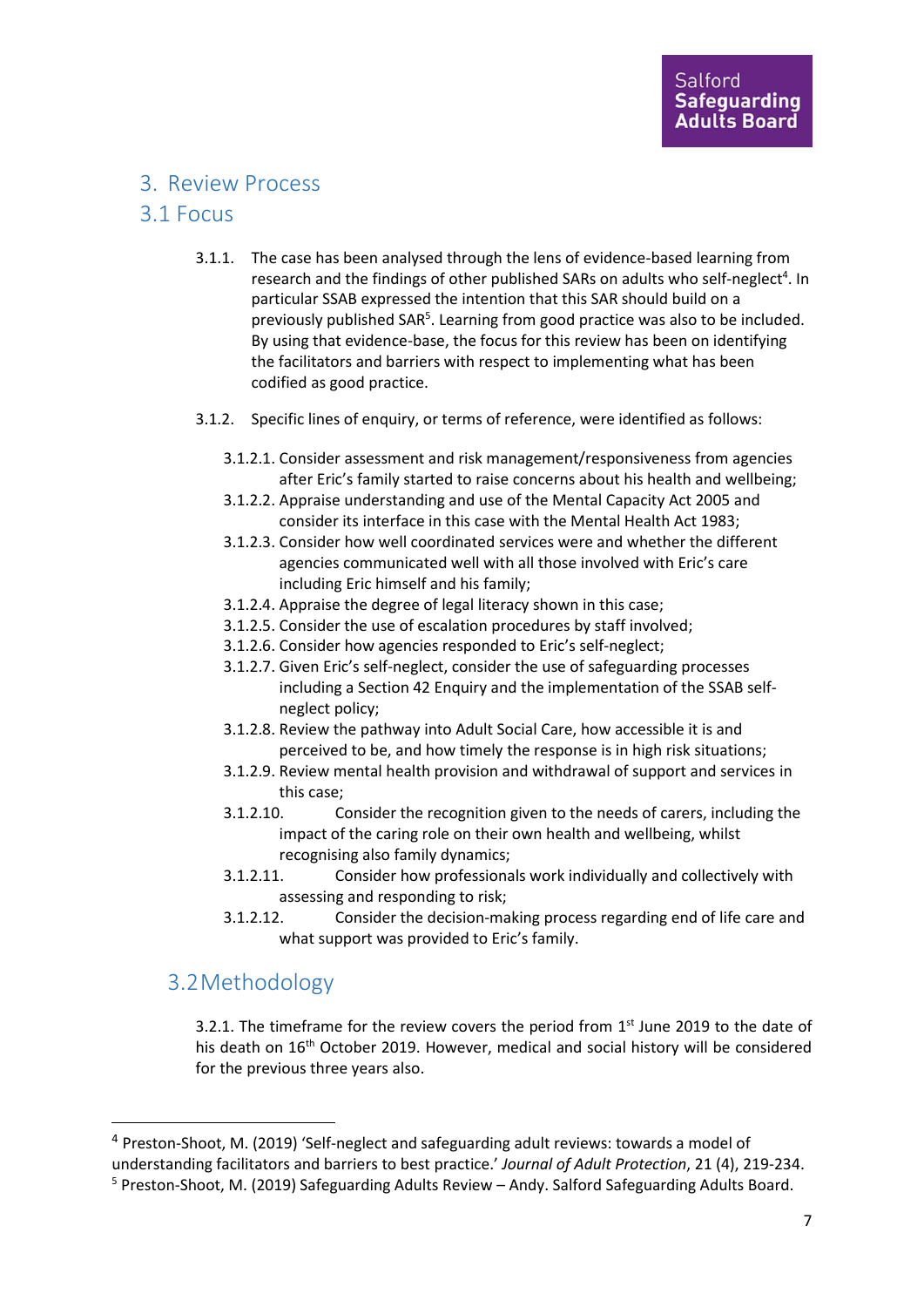3.2.2. The agencies to be involved in the review were identified as follows:

- GP/ NHS Salford CCG
- Greater Manchester Mental Health (GMMH)
- St. Ann's Hospice
- Salford Royal Foundation Trust Community District Nurses both day and evening service.
- Salford Royal Foundation Trust Adult Social Care
- Salford Royal Hospitals NHS Foundation Trust Acute Accident and Emergency Department
- Salford Royal Hospitals NHS Foundation Trust Urgent Care Team
- North West Ambulance Service.

3.2.3. Agencies were requested to provide a chronology and reflective review of their involvement with Eric within the agreed timeframe. They were advised to also include anything that they judged significant that fell outside the agreed timeframe for the review.

3.2.4. The individual chronologies were combined. The independent reviewer and the SAR panel then identified specific issues and questions for further exploration by the agencies involved.

3.2.5. A learning event with practitioners involved in Eric's case explored key episodes and events within the timeframe being reviewed based on issues and concerns emerging from the combined chronology and reflective agency accounts.

3.2.6. Thus, a hybrid methodology has been used, designed to provide for a proportionate, fully inclusive and focused review.

#### 3.3Family involvement

3.3.1. Both Eric's wife and daughter expressed a wish to participate in this review. The independent reviewer and the SSAB Business Manager met with them virtually, using Microsoft Teams, owing to the Covid-19 pandemic. His daughter provided a pen picture of Eric, with which this report has opened.

3.3.2. Eric met his wife when she was in her thirties. She did not know him when they were both younger. They were married for 47 years. His wife described him as a loving husband, good at his job, a very caring man, with a good sense of humour, someone who liked a laugh and a joke. He was always "on the go" and was a collector. He liked a bargain. Eric's wife and daughter did not realise the extent of his collecting when he was alive.

3.3.3. The impact of what they have experienced has been profound. Eric's wife described how she is quite "nervy" now and has been questioning her attitude to how she makes decisions now, and her decision-making at the time. The interview with the police after Eric's death, whilst recognised as required being required by protocol, had been an added stress. However, the Coroner and their officials had been very good.

3.3.4. Their further observations about Eric as a person, and about the care, treatment and support that he received, and how professionals interacted with them as family members have been integrated in the sections that follow.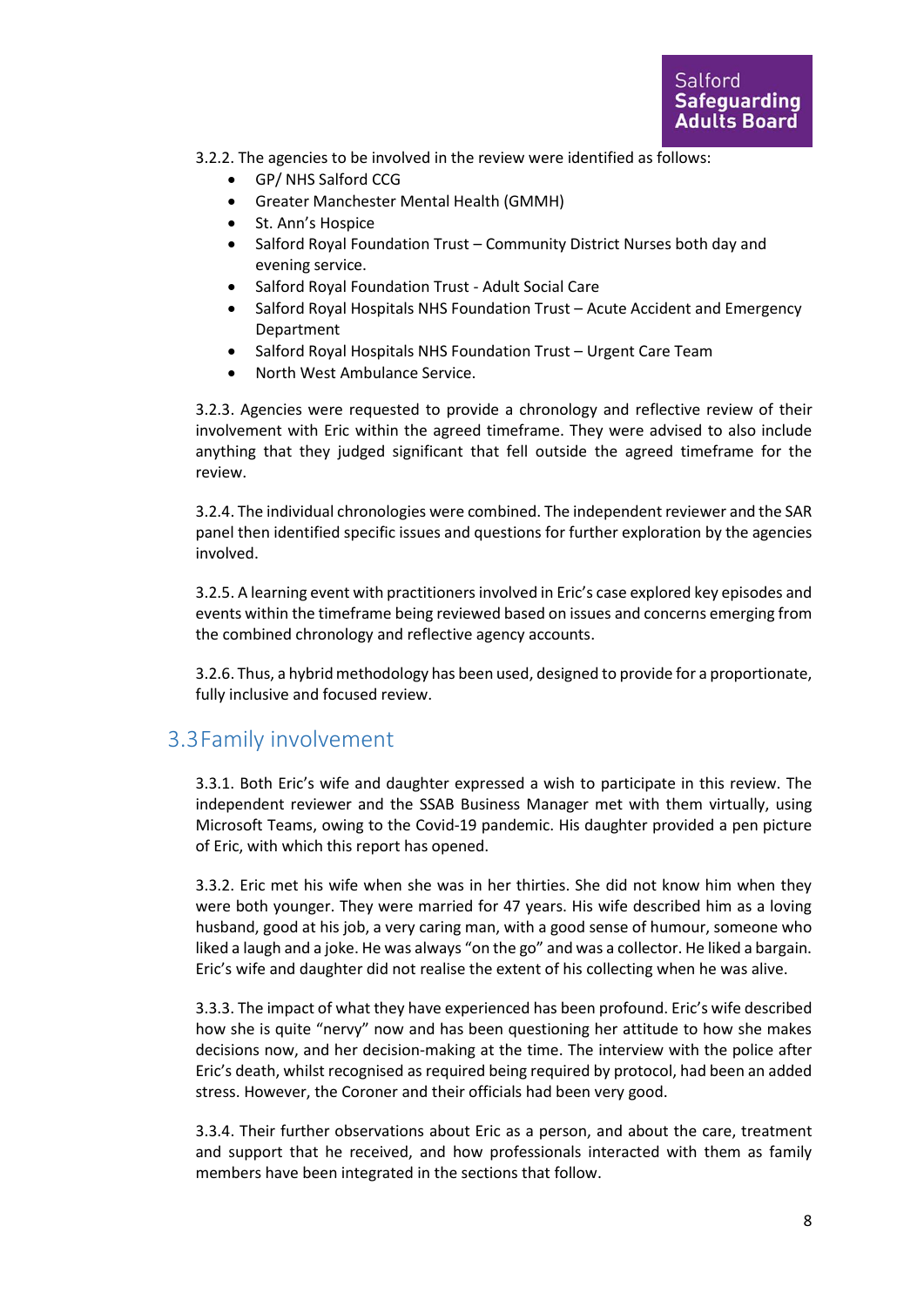3.3.5. The independent reviewer and the SSAB Business Manager met with Eric's wife and daughter again, using Microsoft Teams, to go through the report. They described Eric as a proud man. They wanted readers to appreciate how anxiety and depression can affect people. They hoped that practitioners would always take full account of what family carers were thinking and experiencing. After a full discussion of the content of the report, and a further period of reflection, Eric's wife and daughter informed the independent reviewer and the SSAB Business Manager that they did not wish to request further amendment or addition. They have expressed the hope that the report will help to improve practice; as they said, "people need to read such things."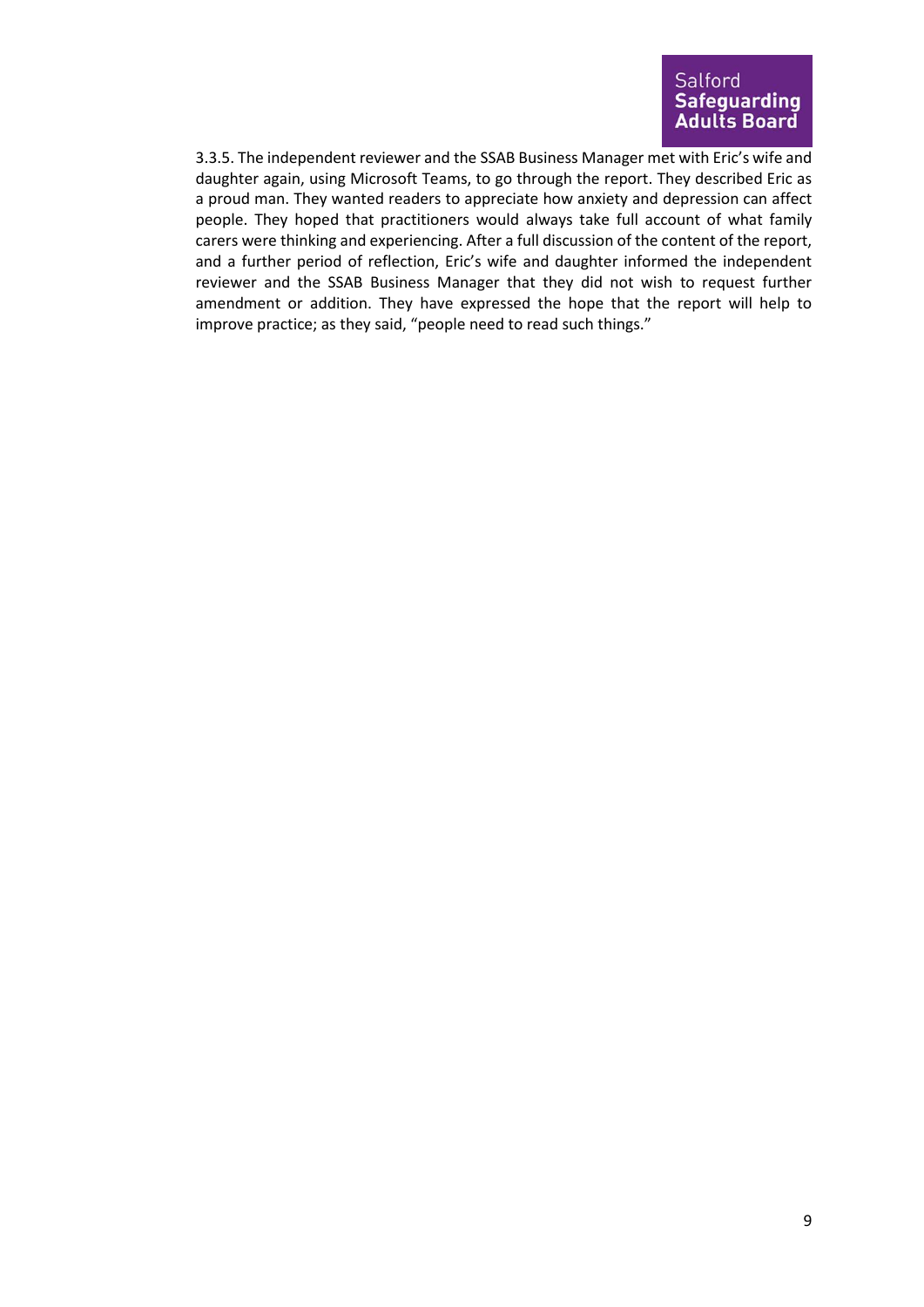## 4. Case Chronology and Initial Commentary

- 4.1.Between January and July 2016 Eric had a sequence of appointments with a counselling psychologist through GMMH. He was reluctant to leave his home, experienced mood swings and exhibited concerns about eating. A dietician provided advice but it seems that he ate just sufficient to maintain his weight. He experienced bouts of diarrhoea and constipation which, together with how friends and neighbours might respond to his weight and appearance, were presented as reasons for remaining at home. The focus was on goal setting, along with anxiety reducing techniques, to encourage Eric to leave the house. This had some, albeit limited success.
- 4.2.In April 2016 Eric's GMMH Care Coordinator discharged him from their caseload although counselling continued and occasional psychiatric appointments were to be offered. Towards the end of the counselling sequence Eric's wife expressed concern that the sessions would end, that Eric was not opening up and was still experiencing dips in his mood, and that he was not socialising and continued to be tense and only to eat as much as would maintain his weight.
- 4.3.Eric's wife declined referral for herself and also the suggestion of couple work through Relate. At the end of the counselling sequence the Hospital Anxiety and Depression Scale was administered. Eric scored 7 on the anxiety subscale and 11 on the depression subscale. Scores of 0-7 may be considered within the normal range. Scores of 11 or more may be seen as indicative of probable presence of the condition. A discharge letter was sent to the GP.
- 4.4.Commentary: it may have been helpful for Eric and his wife to be seen separately to explore issues that they may have felt unable to disclose in each other's presence. Eric's wife was present for all the counselling sessions. Additionally, the focus of the counselling appears to have been on Eric achieving agreed goals, mainly related to going out. The record of the sessions reveals little, if any, focus on antecedents and certainly none that Eric could or was prepared to identify.
- 4.5.Commentary: a formal carer's assessment was not offered although Eric's wife did refuse counselling support that was offered to her. It appears that, at one point, Eric's daughter's wish to attend the sessions was raised and Eric refused on the basis that too many people were already involved. It is not clear whether this was explored further and the counsellor has left and cannot be asked. However, later in the chronology, Eric also appears to have been unsettled by the number of people involved.
- 4.6. Commentary: there are references in the record to Eric taking "movicol<sup>6</sup>" for bowel issues. It is possible that his anxiety was tied up with these issues. However, the counsellor involved at the time has moved on, meaning that it is not possible to check whether this was a focus of the sessions. Bowel and bladder concerns also feature later in the chronology.
- 4.7.Commentary: it is questionable whether case closure came too soon. Improvement had been limited in terms of the goals set and certainly not embedded in Eric's day-to-day

<sup>&</sup>lt;sup>6</sup> Medication used for constipation and faecal impaction.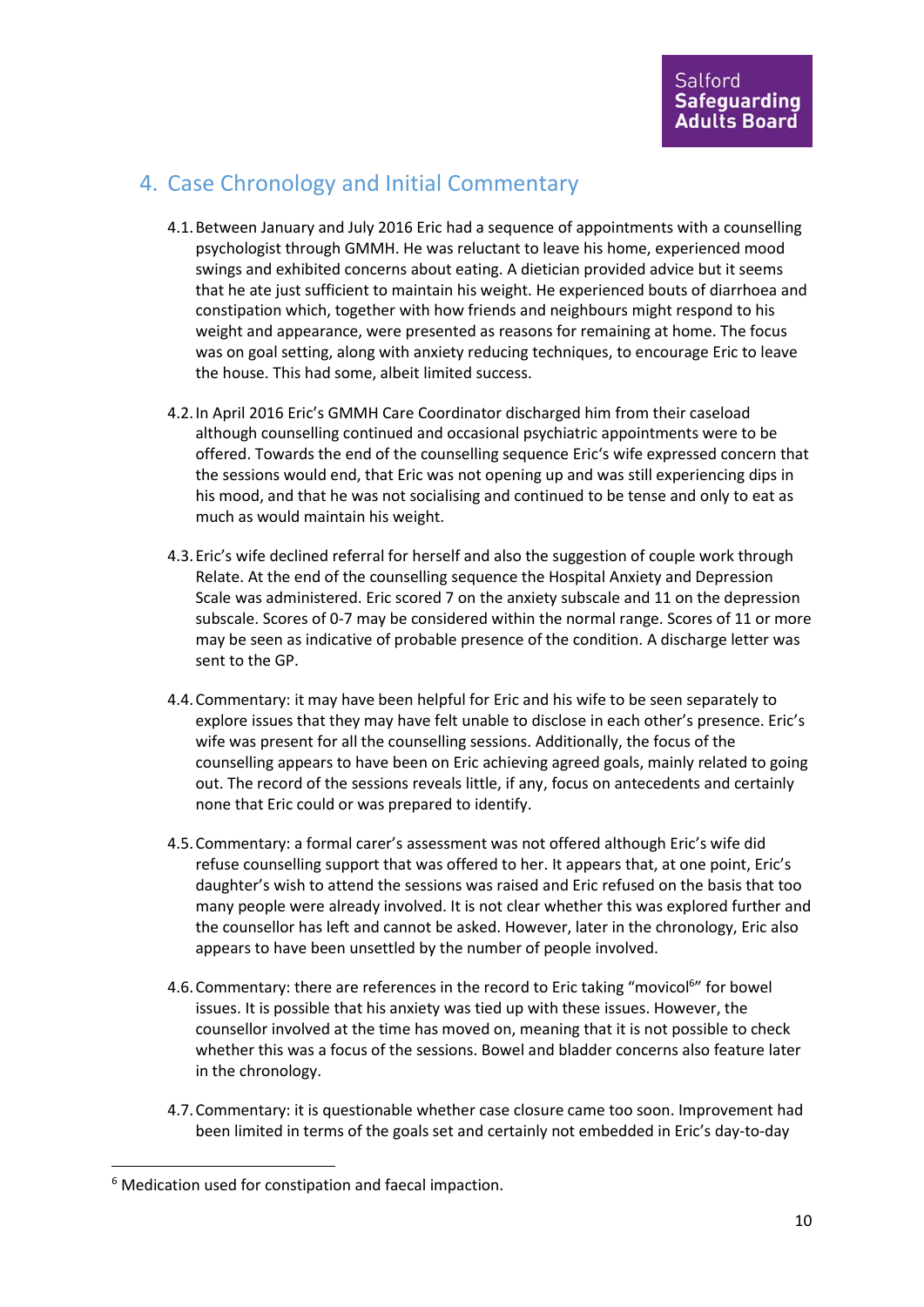behaviour. Indeed, prior to case closure it had been recognised that Eric was taking longer to improve than expected.

- 4.8. Thereafter until 29<sup>th</sup> July 2019 the chronology focuses exclusively on GP surgery contacts for medication reviews and both hypertension and chronic kidney disease monitoring. At one point GP1 considered Eric to be depressed still but Eric was unwilling to increase the dose of his anti-depressant medication. His weight was not at a level where supplements could be stopped and there is a question as to whether attempts to monitor his weight were sufficiently frequent. It appears that Eric missed some monitoring and review appointments, sometimes stating that this was because he was unwell. There is also a record of Eric having been discharged by an NHS Trust following a failure to attend an outpatient review of his hip replacement.
- 4.9.Commentary: the GP surgery was persistent in following up appointments for review and monitoring. This was good practice. It is, however, unclear whether Eric's selfreporting, that his mood was "okay" and that he was "doing fine", were explored in greater detail. Equally, there was a pattern of Eric not responding to letters and telephone calls reminding him of the need to review his medication. Reliance was placed on Eric responding, which he did occasionally. Eric's wife and daughter have confirmed that Eric was prone to hide his symptoms from them and that he would not let them see medical letters. They have confirmed his reluctance to attend appointments, many of which they were unaware of because of how he guarded his privacy. They expressed their surprise that, given his history of anxiety and depression, no-one came to the house to see him around this time, despite his wife requesting this. The CCG, working with and reviewing the case with the GP surgery, has concluded that non-attendance for regular weight measurements and chronic disease monitoring could have been followed up more proactively, and that reviews of his low mood could have occurred more frequently.
- 4.10. On 29<sup>th</sup> July 2019 GP1 recorded having had a very difficult conversation at home with Eric following a request from his wife for the appointment. His wife reported that he was not eating properly, not sleeping well, not letting her cut his toenails, and that he had not left the house for some twelve months. He denied or gave a different account. He did not want the GP to change his anti-depressant and other medication. GP1 did not have any concerns about Eric's mental capacity at this point.
- 4.11. Commentary: there are signs of self-neglect here and a possible repeat of behaviours from 2016. No referral was made to either mental health or adult safeguarding at this stage. It is unclear what the plan was. It has been clarified that GP1, who knew Eric very well and was fully aware of his history, did not consider referral to other services at this point and that a referral to mental health could have been offered.
- 4.12. On 8<sup>th</sup> August Eric's wife and daughter reported concerns to GP1. He had taken to his bed, was hardly eating or drinking, and was refusing to take his medication. The following day, 9th August, GP1 made a home visit. Eric refused to see him. His wife told the GP that he was not eating or taking his medication, was staying in bed and was not changing his clothes or shaving. He had apparently said that he had had enough. The GP was later able to speak to Eric on the telephone, having made a referral to the Urgent Care Team. Eric told the GP that he would not see a mental health nurse for a mental health assessment but might speak to her on the telephone.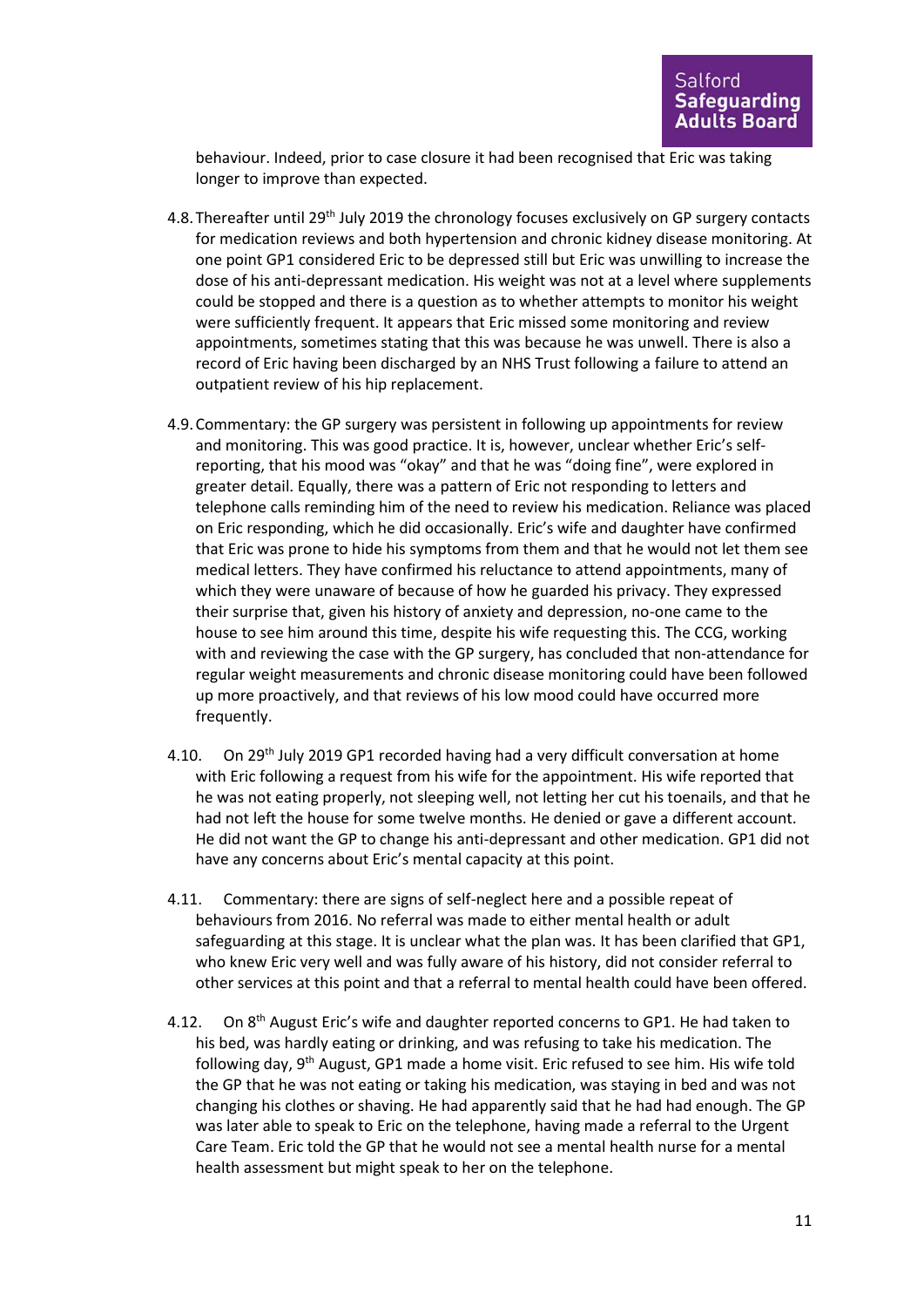- 4.13. Commentary: the GP record clearly notes this situation as self-neglect and yet the SSAB policy was not activated, although GP1 was aware of it, and there was no referral to adult safeguarding. It has been clarified that a safeguarding referral was not considered at this point. With Eric on medication for anxiety and depression, explicit consideration might have been expected in relation to the impact of his mental health on his decisional mental capacity. However a mental capacity assessment was not considered at this point. The plan appears to have been to have referred Eric to the Urgent Care Team and to evaluate the outcome of their input.
- 4.14. Also on 9<sup>th</sup> August members of the Urgent Care Team, which included mental health social workers and clinicians, conducted a triage assessment and then a home visit. Eric declined to engage in examinations and in a mental health assessment. His mood was recorded as guarded and ambivalent. He lacked engagement. Nonetheless, the visiting practitioners concluded that there was no reason to doubt his mental capacity.
- 4.15. Commentary: SRFT's contribution to this review has noted that it is possible that the Urgent Care Team may not have known of GMMH's previous involvement with Eric since records were held separately. However, GP1 knew Eric well and was fully aware of his history. Further discussion between the Urgent Care team and the GP, following his referral and their first home visit, might have been helpful in focusing this intervention.
- 4.16. Commentary: the record of this visit clearly notes that no safeguarding concerns were identified on this visit. Self-neglect was not identified and the situation does not seem to have been regarded as a safeguarding concern. There is a missed opportunity here to refer the case to adult safeguarding and to use SSAB's self-neglect procedures. As a result there was no multi-agency plan. A formal mental capacity assessment was not completed and the record does not suggest that there was any assessment of the impact of his mental health on his decision-making.
- 4.17. Commentary; SRFT's contribution to the review suggests that the self-neglect procedure<sup>7</sup> may not have been activated at this point because it had not been ratified by all individual agencies. This is puzzling since SSAB's self-neglect procedures had been adopted by the Board, including therefore all its partners. SSAB should inquire of partners what processes they follow after the Board has agreed and launched a policy/procedure.
- 4.18. Staff from the mental health team conducted further home visits on  $12^{th}$ ,  $15^{th}$  and 19<sup>th</sup> August, by which time discharge was being considered. Although his wife and daughter remained concerned, Eric stated that he was feeling a little better, had got up and had started eating (minimally) and taking some (but not all initially) of his medication. He refused to engage with the mental health nurse on  $15<sup>th</sup>$  and asked them to leave. He could not say why he was not taking all of his medication. His wife saw little improvement in his mental health but Eric was not happy when she spoke of her concerns. She commented that he was not washing or changing his clothes and that he became angry when she encouraged him. It was concluded that the risks did not warrant a Mental Health Act 1983 assessment or a referral to CMHT. On a visit on 23<sup>rd</sup> August, because Eric stated that he was feeling better, was eating and was compliant with all his

 $<sup>7</sup>$  If it had been activated, the first step would have been a multi-disciplinary group meeting.</sup>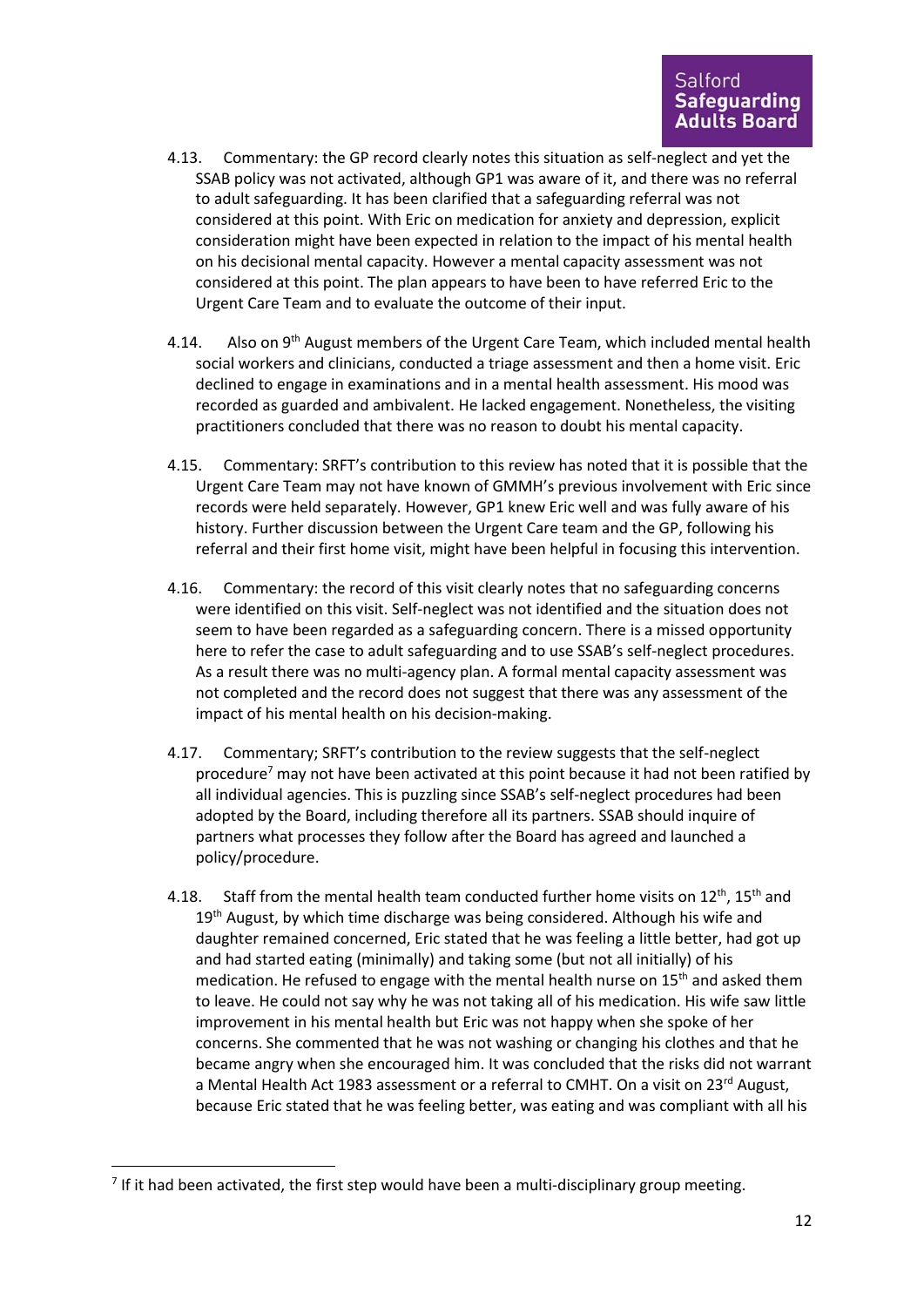medication, the rapid response mental health service (Urgent Care Team) closed his case.

- 4.19. Commentary: this is the second occasion when it is possible to conclude that closure was premature, that improvement was minimal and not embedded in Eric's activities of daily living, and that the risks of self-neglect remained both likely and significant. The history of this case (the episode in 2016) does not appear to have been taken into account. SRFT's contribution to this review recognises that, although mental capacity is referenced on assessment documentation, it does not appear to have been considered at this time. Although Eric's presentation made assessment difficult, greater professional curiosity might have been shown. The same contribution also accepts that concerns should have been escalated to senior managers and a referral sent to Adult Safeguarding for advice. A similar referral could have been sent to the Older Age CMHT.
- 4.20. Commentary: the SAR review team and the independent reviewer have concluded that clearer guidance would be helpful for people entering and exiting the Urgent Care Team service. The Urgent Care Team incorporates a mental health practitioner but there are other teams that offer a mental health service. The review team and independent reviewer consider that it might be helpful to explore referral guidance when there is the potential for multiple teams to be involved and how different teams might work together to address the complexities that individual cases present.
- 4.21. Commentary: no carer's assessment was offered at this point to Eric's wife or daughter. The relationship between Eric and his wife had not been explored and there is no indication as to whether there had been a significant change in their interaction. SRFT's contribution to this review recognises that the absence of a recorded focus on Eric's wife and daughter as carers is an omission.
- 4.22. Commentary: risks remained regarding his dietary and fluid intake, and his compliance with medication. SSAB's procedures for self-neglect cases had not been activated and it remains unclear what might trigger a multi-agency meeting to review this type of case. When might a referral to adult safeguarding and/or for a Mental Health Act assessment be thought appropriate<sup>8</sup>? When might legal advice be sought, for instance in response to non-engagement with assessments and examinations when there is a significant risk to wellbeing?
- 4.23. On 29<sup>th</sup> August 2019 GP1 conducted a medication review with Eric at his home. He was unsteady on his feet but an OT assessment was not considered because Eric was mobilising with a stick. He reported eating a bit more. He was taking most of his medication.
- 4.24. Commentary: it is not clear that an assessment was made of the impact on his depression of not taking all the prescribed medication. The GP recognised the recent history of self-neglect and low mood and decided to revisit in two weeks.

<sup>&</sup>lt;sup>8</sup> Indeed, if Eric had been referred to Older Age CMHT a mental health service lens would have given consideration to a Mental Health Act 1983 assessment at the point of referral or in the subsequent few weeks, as well as also giving further consideration to capacity issues and an adult safeguarding referral.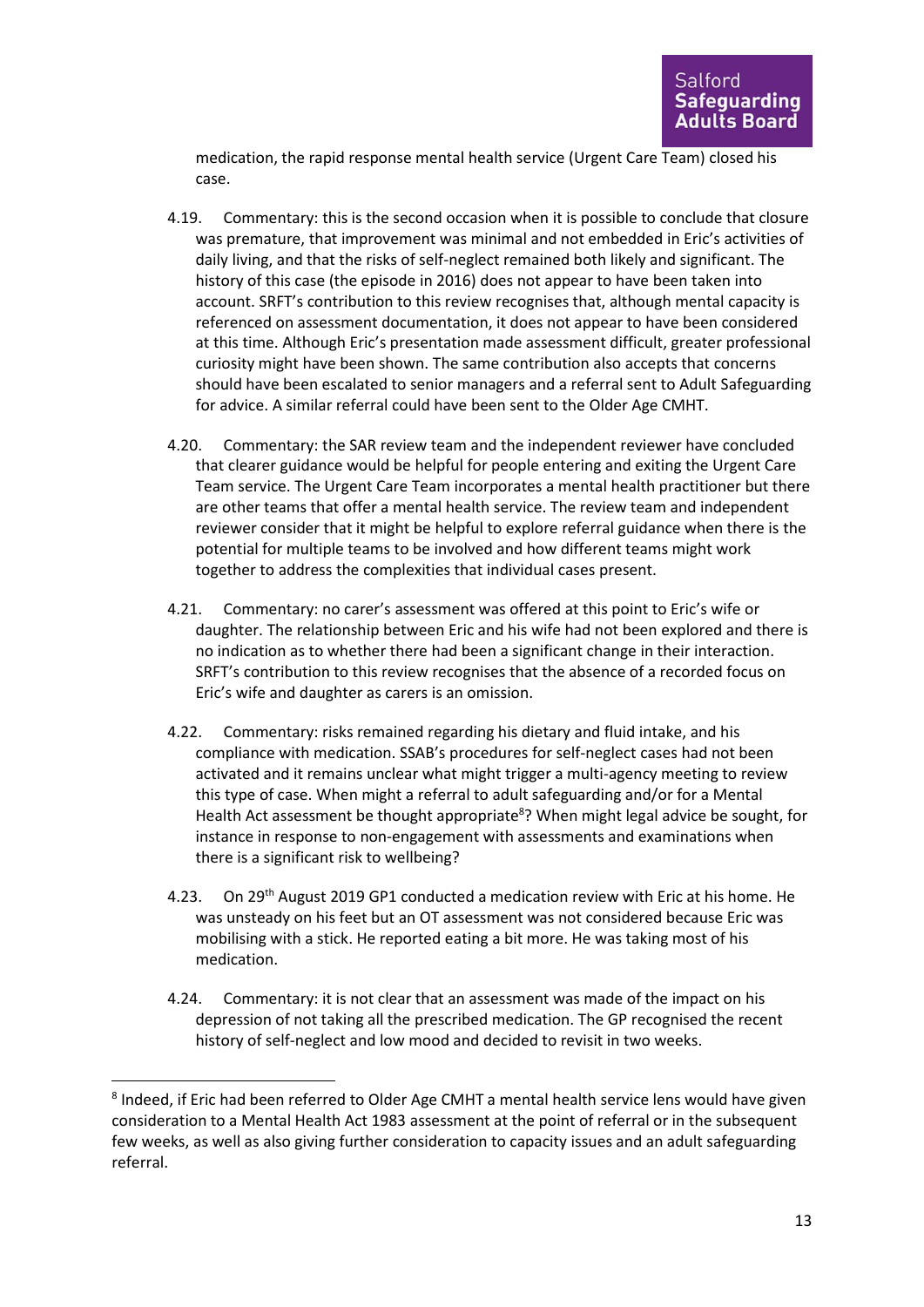- 4.25. On 13<sup>th</sup> September GP1 conducted a further home visit. Eric had fallen twice recently with no obvious cause or injury. He declined referral to the falls clinic and an OT assessment. He agreed to pay for a pendant. He reported eating small amounts and being compliant with his medication. Further monitoring in two weeks was planned. Three days later a fourth letter was sent to Eric about the need for a hypertension and chronic kidney disease review. This highlights Eric's erratic engagement with services.
- 4.26. Commentary: the chronology hitherto has set the scene for the final few weeks of Eric's life when the seriousness of the situation escalated quite dramatically.
- 4.27. On 19<sup>th</sup> September Eric's daughter saw GP2 about her father's rapid deterioration. He had taken to his bed, which he was soiling. He was refusing food and drink. His daughter wondered if he was approaching end of life. GP3 visited the same day and found that he was eating little but drinking well. He had experienced nausea and diarrhoea for a few days. Eric did not want to engage. Worsening depression was suspected. Blood tests were suggested. Eric was deemed to have full capacity.
- 4.28. Commentary: as Eric would not engage it is unclear how mental capacity was actually assessed. Nor does it seem to have been recognised that use of the Mental Health Act 1983 would not have hinged on mental capacity and establishing incapacity. This further highlights the need to strengthen legal literacy. This situation was coming to be seen as an end of life scenario. Neither a mental health nor an adult safeguarding referral was made, both of which the CCG has indicated would have been appropriate. The impact of a worsening depression on decisional capacity does not appear to have been considered. The blood tests do not appear to have been ordered after a review by GP1 because Eric had declined hospital admission.
- 4.29. On 20<sup>th</sup> September GP1 had a telephone conversation with Eric's wife. She reported that he had been in bed for five days and was only drinking water. Another telephone conversation took place on 23rd September. He was still in bed and had not eaten for nine days. He was very weak. GP1 made a home visit and referred Eric to District Nursing for end of life care. Eric declined hospital admission and was only sometimes taking his medication. His wife said that he had not left the house for three years. The GP thought that Eric wanted to die and that medication was unlikely to prolong his life.
- 4.30. Commentary: GP1 advised Eric's wife that his partners would be consulted but what they might have advised is not recorded in the combined chronology other than a referral for district nursing. Referral for district nursing appears to have been designed in part to support Eric's wife and daughter as primary carers. It is unclear whether Eric had actually told the GP that he wished to die although GP1 thinks not. Eric's depression is recorded as worsening and yet his non-compliance with anti-depressant medication is not recorded as a risk. However, a referral to mental health services was not considered at this point, which has been recognised as an omission. It is not clear whether a formal risk assessment or mental capacity assessment were conducted and whether legal options were considered at this stage. The GP's recall is that Eric was unable to articulate himself very clearly.
- 4.31. Commentary: the CCG contribution, prepared in consultation with the GPs involved, recognises that this situation was difficult for all those involved with Eric's care. Hitherto,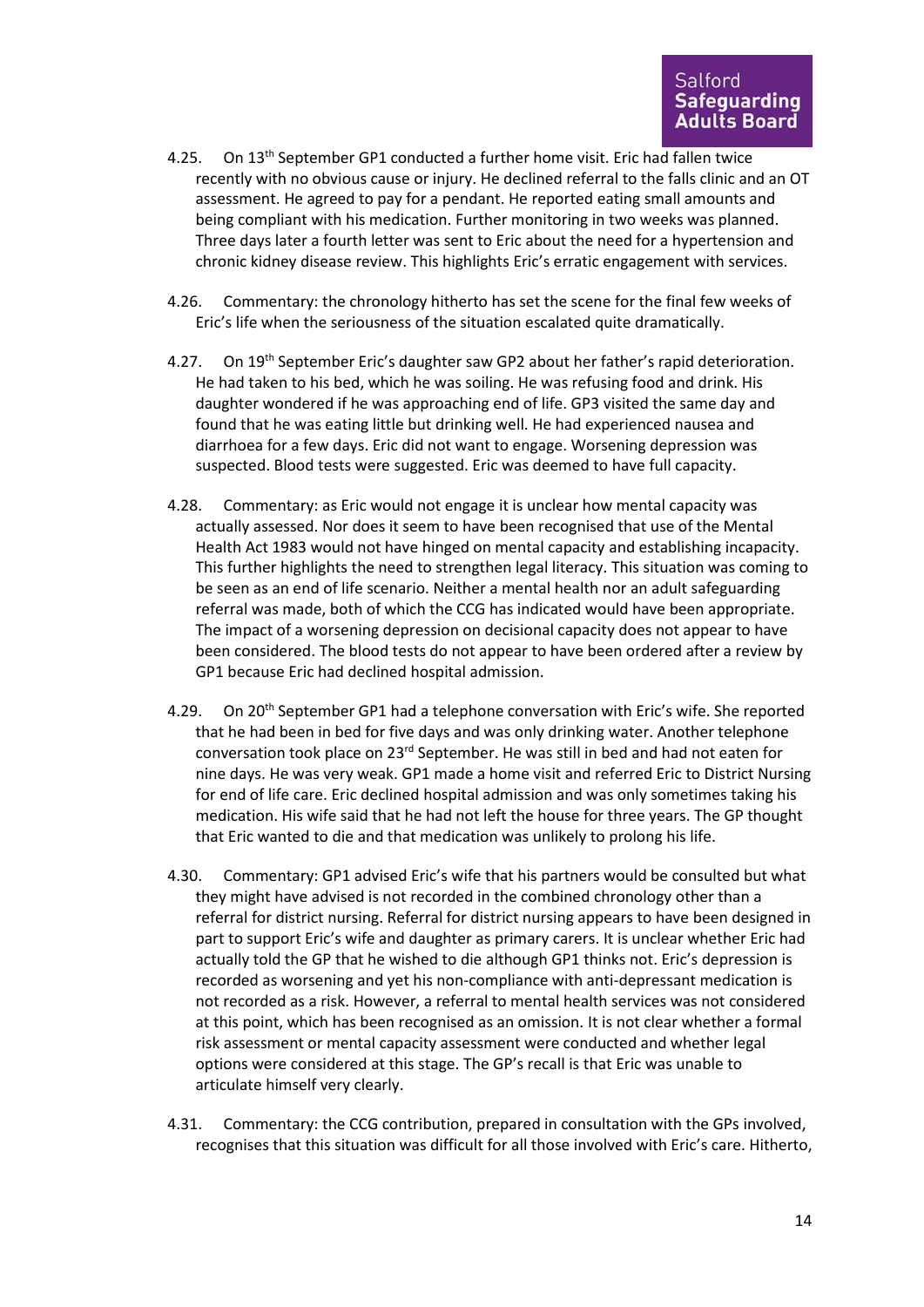however, those involved largely carried the responsibility and uncertainty within their own service. Specialist external advice had not been sought.

- 4.32. The first District Nurse visit in response to GP1's referral took place the next day, 24<sup>th</sup> September. Eric's wife and daughter could not explain why he appeared to have given up on life. Eric would not allow check of pressure areas. He appeared underweight and very frail. He refused a hospital bed and pressure relieving equipment. He said he did not need District Nurses to visit. It is recorded as being impossible to complete a full assessment as Eric was reluctant to converse. Continued deterioration was expected and anticipatory medication was requested from the GP. There was a high risk of malnutrition and pressure sores. A palliative care plan was proposed. He was at risk of falls and carers could be injured when supporting him.
- 4.33. Commentary: despite a full assessment being recorded as impossible, the record also states that there was "no reason to doubt" Eric's capacity. It is unclear how this decision was reached. It is doubtful that Eric's executive capacity was considered. No carer assessment is recorded as having been offered. It is not clear whether Eric really wanted to die. Perhaps this was impossible to establish given his lack of engagement. The case already appears urgent. There are legal options that could have been considered if advice had been sought at this stage.
- 4.34. Commentary: the SRFT contribution to this review recognises that there was a failure to complete a holistic nursing assessment and relevant risk assessments at the time of the visit. Non concordance was not considered at the time, which is not in line with the NHS Trust's non-concordance policy.
- 4.35. On 25<sup>th</sup> September Eric fell in the bathroom and his wife had to call for assistance. NWAS visited but Eric refused hospital admission. Bleeding from his bowel was recorded. He declined to talk to his GP. Assessment for a commode was advised. NWAS shared information with GP4. Eric's wife had contacted ASC whilst waiting for the ambulance crew to arrive and information was subsequently shared between NWAS, ASC and District Nursing. A District Nurse visited but Eric declined any intervention. It has not been possible to establish if the ambulance crew felt there was a reason for a safeguarding concern to be raised to Adult Social Care.
- 4.36. Commentary: a pattern was becoming established of Eric declining any personal care, for example checks of his pressure areas. This case has still not been identified as one of self-neglect requiring an adult safeguarding response. The SRFT contribution to the review comments that there appears to have been a failure to consider Eric's wife as a carer and therefore there was an absence of a referral to social services for additional support. It also observes that District Nurses might have returned on the same day to review the situation and that this incident represents a missed opportunity to refer to the Adult Safeguarding Team. The CCG contribution also observes that the GP practice might have initiated referrals at this juncture.
- 4.37. GP1 conducted a home visit on 26<sup>th</sup> September. Eric was deteriorating. The case was seen as one of end of life care. A failed District Nurse visit occurred that day.
- 4.38. On 30<sup>th</sup> September GP1 made another home visit. District Nurses had not seen Eric since 25<sup>th</sup> September. He had not eaten for 15 days and was very weak, unable to stand unaided. His wife was struggling to change his soiled clothes. He was struggling to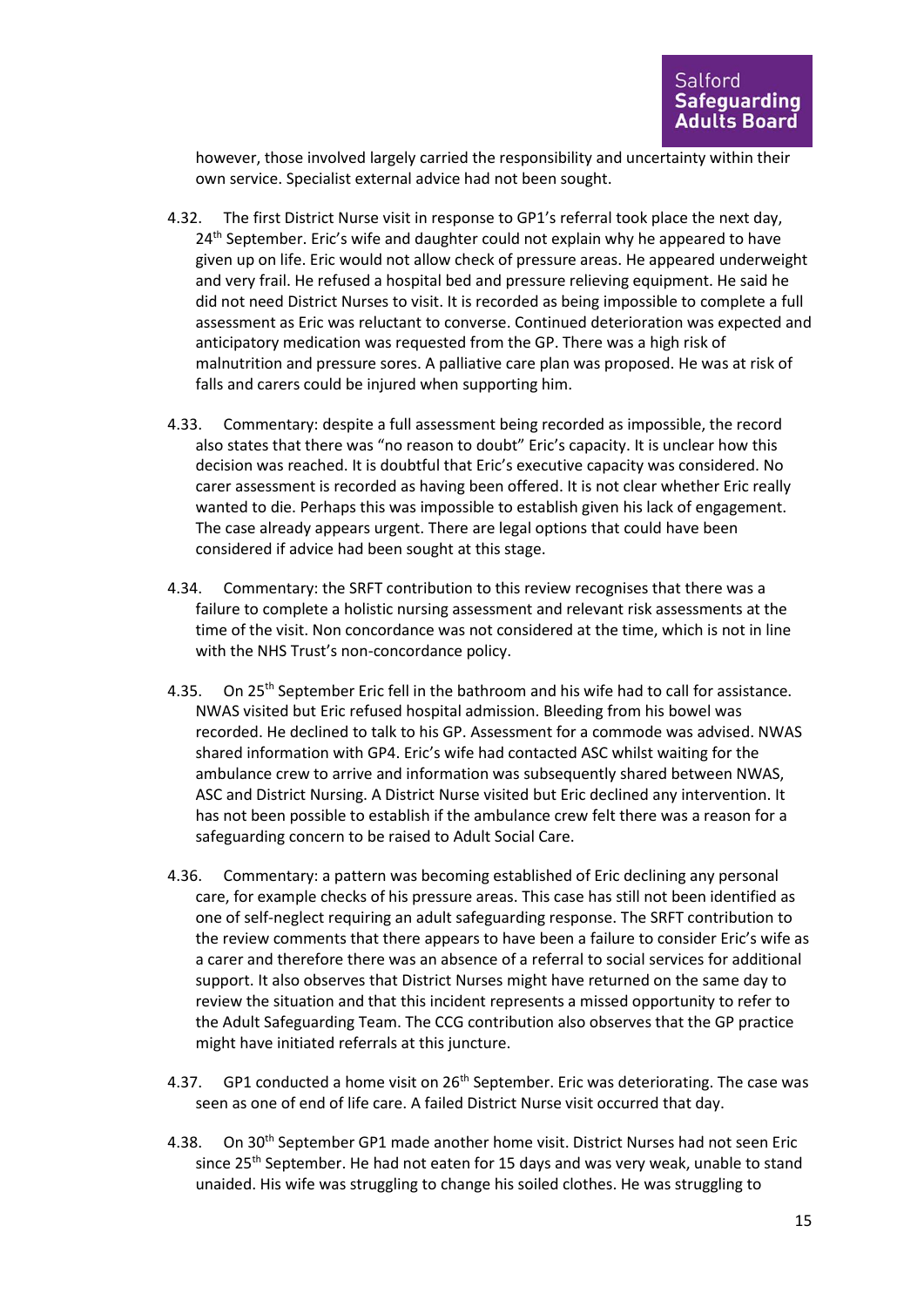swallow. His stools were black and there was fresh blood on his underwear. His wife would have preferred Eric to be admitted to hospital but an RMO had advised the GP that care at home was to be preferred. At this stage no further discussion around the dark stools and bleed was held as Eric did not want to go to hospital.

- 4.39. After this home visit GP1 referred Eric to ASC for support to help his wife manage. A referral was also made for a hospice bed. GP records state that his wife was struggling but that Eric wanted to stay at home. The GP is recorded as having been unsure what to do about this difference of view.
- 4.40. Commentary: it is unclear from the combined chronology why District Nurses were not visiting daily. What Eric was actually saying is not recorded. The GP's uncertainty prompts a question of where GPs turn to for advice about care management. There is still no suggestion of seeking legal advice and referring the case to adult safeguarding.
- 4.41. Commentary: the CCG contribution to the review notes that the GP sought advice from the hospice, family and GP partners. However, it comments further that the GP recognises that advice could be sought for future cases from ASC and mental health services and the safeguarding team at the CCG. The same contribution also observes that the GP did not follow up the referral to ASC, assuming that the action requested would be completed.
- 4.42. On 1<sup>st</sup> October ASC considered the GP referral. Health records were consulted but the referring GP was not spoken to. End of life care remained the lens through which the case was being seen. District Nurses were assumed to be visiting regularly. The case was closed. The GP practice does not appear to have been made aware of this decision.
- 4.43. Commentary: ASC has accepted that the referring GP should have been contacted. In addition, however, the combined chronology does not indicate that the SSAB selfneglect procedures were considered. The case was not referred to adult safeguarding. There was no multi-agency risk management approach adopted at this stage. ASC's contribution to the review highlights the importance of information-sharing when referrals are made. No history was provided and the referral did not refer to Eric not having eaten for 15 days. It suggested assessment for support with washing, dressing and toilet needs. The contribution suggests that the self-neglect policy was not considered as no indication was given that this was a concern in the referral.
- 4.44. Commentary: the SAR review team and independent reviewer have observed that the lens through which this case was now being seen, namely end of life, might have obscured the appropriateness of seeing the case as one of severe self-neglect. Eric had not been eating for around 15 days at this time and was virtually bed bound. His wife was struggling to cope. Whilst it was appropriate to request extra support, it would also have been appropriate to have made an adult safeguarding referral and, possibly also, a mental health referral for an urgent psychiatric assessment. The review team and independent reviewer have discussed whether referral forms into ASC should require referrers to answer the question of whether what is being requested is a safeguarding and/or care and support response. It might be timely also to review awareness across agencies of how and when to make a safeguarding referral, especially in cases of self-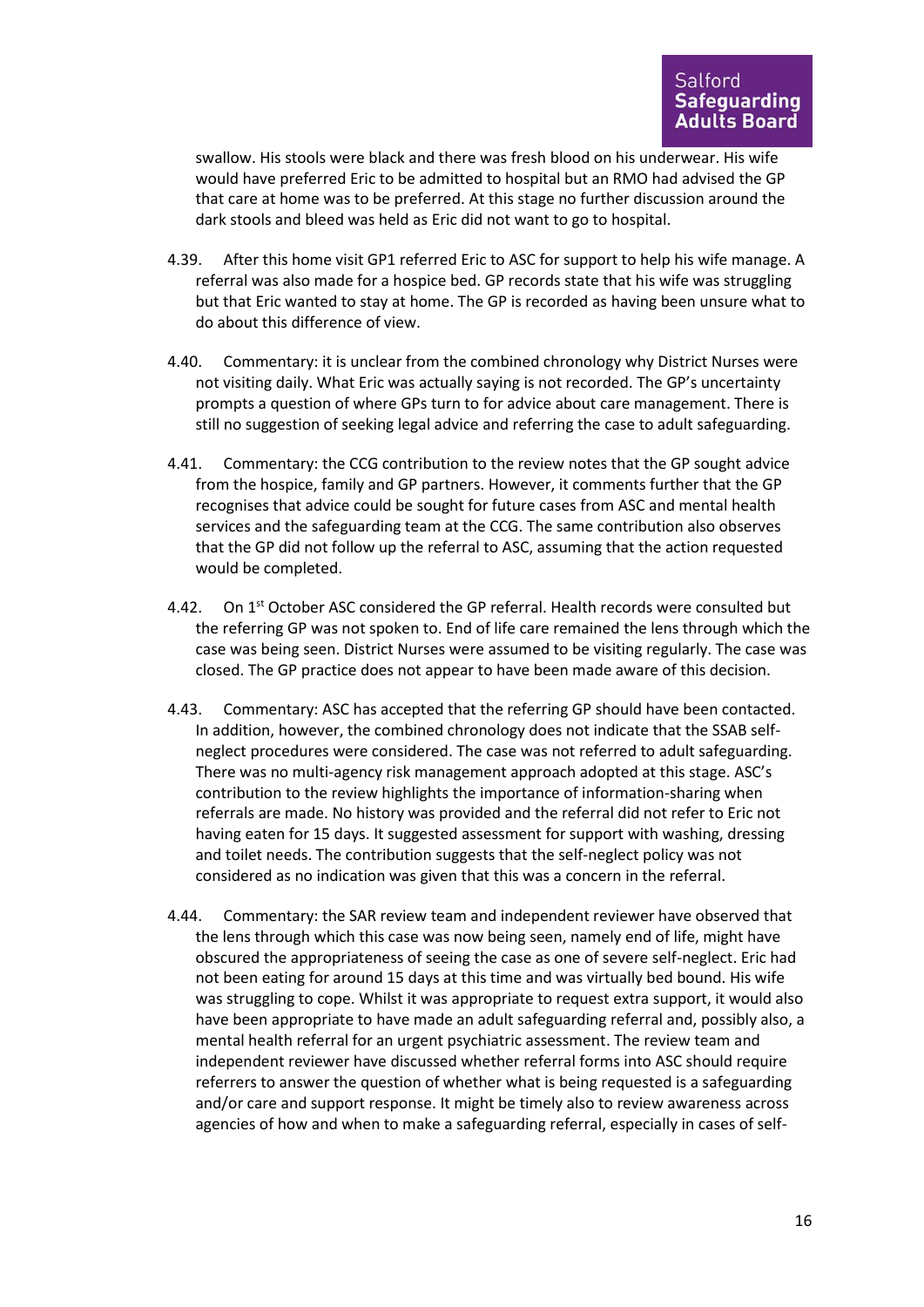neglect when the three components of section 42 (1) Care Act 2014<sup>9</sup> have to be considered alongside whether the person can control their own behaviour. By this time it is probable that Eric could not do this.

- 4.45. The hospice referral is recorded on  $1<sup>st</sup>$  October, when a District Nurse visit also occurred. Once again Eric refused any intervention and once again he is said to have had full mental capacity. He was lying in a heavily soiled bed. He was not eating and his health was deteriorating. He is recorded as stating that he would accept personal care tomorrow. His wife and daughter are recorded as having been very upset.
- 4.46. District Nurses visited on 2<sup>nd</sup> October. Eric's bed and shirt were very wet with urine and there was a very offensive smell. His bowels had opened. He tolerated some limited personal care but would not allow a change of shirt and vest even though these were very wet. He allowed only a minimal cleanse of his face but did permit foam dressing to two pressure areas to prevent further skin deterioration. He continued to refuse a hospital bed and pressure relieving equipment despite high risk of pressure damage. He refused to allow removal of his socks to check is feet and heels. A referral was made to the bladder and bowel team.
- 4.47. Commentary: a District Nurse liaised with GP1 about mental health input, which is good practice, but the GP thought this was unnecessary as Eric was not engaging. This appears a puzzling decision. A further independent view might have been helpful at this point, which might have been prompted if District Nurses had escalated their concerns. The assessment remained that Eric had full capacity and wanted to die. How this assessment was made is interesting since it remained a struggle to converse with Eric. There remained many outward signs of depression that could have been impacting on his decision-making.
- 4.48. On 3<sup>rd</sup> October, following a District Nurse referral, the Older Adults CMHT determined, following discussion with GP1 and the family, that the referral was not appropriate<sup>10</sup>. The GP was seen as best placed to complete a mental capacity assessment. However GP1 is recorded as regarding the case as one of end of life rather than for mental health review. The Urgent Care Team did not think a referral to that service was appropriate either. The District Nurse referral had followed a discussion with the MDG Nurse. Subsequent advice was to follow safeguarding procedures, escalate to a lead nurse, and refer to adult safeguarding. A District Nurse is recorded as saying that she had never seen anything like this case.
- 4.49. Commentary; this is the first mention of safeguarding in the combined chronology. As will be seen, several further days elapsed before a safeguarding response can be identified. Pathways into mental health assessment and intervention seem difficult to access, such that it appears that specialist assessment of Eric's mental health is not made available immediately.

<sup>9</sup> The three criteria are: that the person has care and support needs, is experiencing abuse and/or neglect, which includes self-neglect, and as a result of care and support needs, is unable to protect themselves from the abuse and neglect.

 $10$  Again, the end of life lens may have influenced this decision.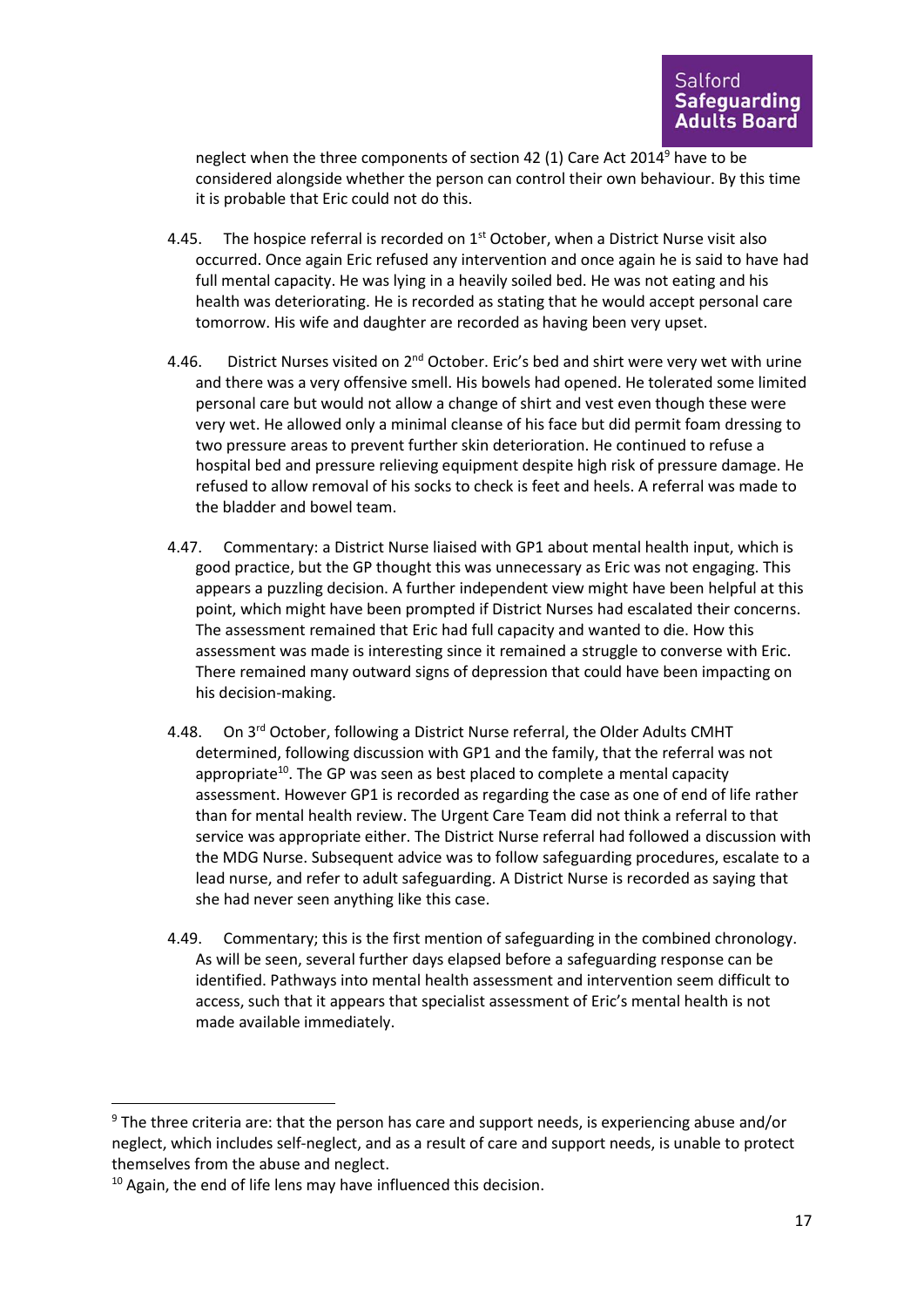- 4.50. District Nurses and Hospice at Home visited the same day. Eric allowed removal of his heavily soiled and wet clothes. The odour was recorded as very offensive. He was washed and a clean pad applied. He once again declined a hospital bed and pressure mattress. He refused pain relief. He stated that he did not want a visit tomorrow. Hospice at Home offered support to Eric's wife. He was difficult to assess as he was reluctant to engage.
- 4.51. GP1 conducted a home visit and determined that Eric lacked capacity regarding hospice care. With his wife, who was saying that she could not cope, and his daughter, a best interest decision was taken to admit Eric to the hospice but no bed was available and he was declining admission. In any event the hospice required a new referral, which was sent, because of the change in mental capacity assessment.
- 4.52. Commentary: the combined chronology records GP5 as having had a discussion with the hospice in which it was noted that Eric should be encouraged to accept a bed. If admission was a best interest decision, Eric could have been moved, with the case referred to the Court of Protection if the best interest decision could not be implemented<sup>11</sup>. So, were all those involved now clear that Eric did not have capacity to make the decision about hospice care? The CCG contribution to the review suggests that it was the deterioration in Eric's physical condition that triggered the change in thinking about mental capacity and also that seeing the case was one of end of life clouded decision-making about mental health assessment. The same contribution indicates that Eric's resistance to engagement with healthcare professionals made assessment and determination of capacity difficult. This highlights the importance of seeking (legal) advice in such circumstances, especially in situations of considerable risk.
- 4.53. Commentary: the combined chronology records for the first time that Eric had a long history of hoarding letters and newspapers. This raises a question about how much was known about him.
- 4.54. On 4<sup>th</sup> October GP1 liaised with the MDG Nurse and Eric's daughter. A fast track referral, with District Nurse support, was made to NHS CHC. Eric allowed District Nurses to administer some personal care but not to apply cream to dry skin areas. He was still not eating but was taking a small fluid intake. GP1 and a Consultant from the hospice made a home visit. Eric was hard to engage, making it impossible to complete a mental capacity assessment. He declined pain relief. At the home GP1, the Palliative Care Consultant and District Nurses discussed his future care with his wife and daughter. It is recorded that there was no medical diagnosis of end of life. It was decided to seek an urgent mental health opinion to see if Eric had a depressive illness or underlying and undiagnosed mental health condition. The intention appears to have been that this mental health assessment could also enable a more extensive mental capacity assessment. The Urgent Care Team was contacted but no mental health practitioner was in the team.
- 4.55. Commentary: this decision is puzzling since Eric already had a diagnosis of depression for which he had been prescribed medication and he had been assessed by

 $11$  Moreover, if Eric had strongly resisted, legal advice could have been sought on whether to either get an interim order from the Court before moving him or to move under sections 5/6 Mental Capacity Act 2005 and then apply straight after – either way it could have happened very quickly.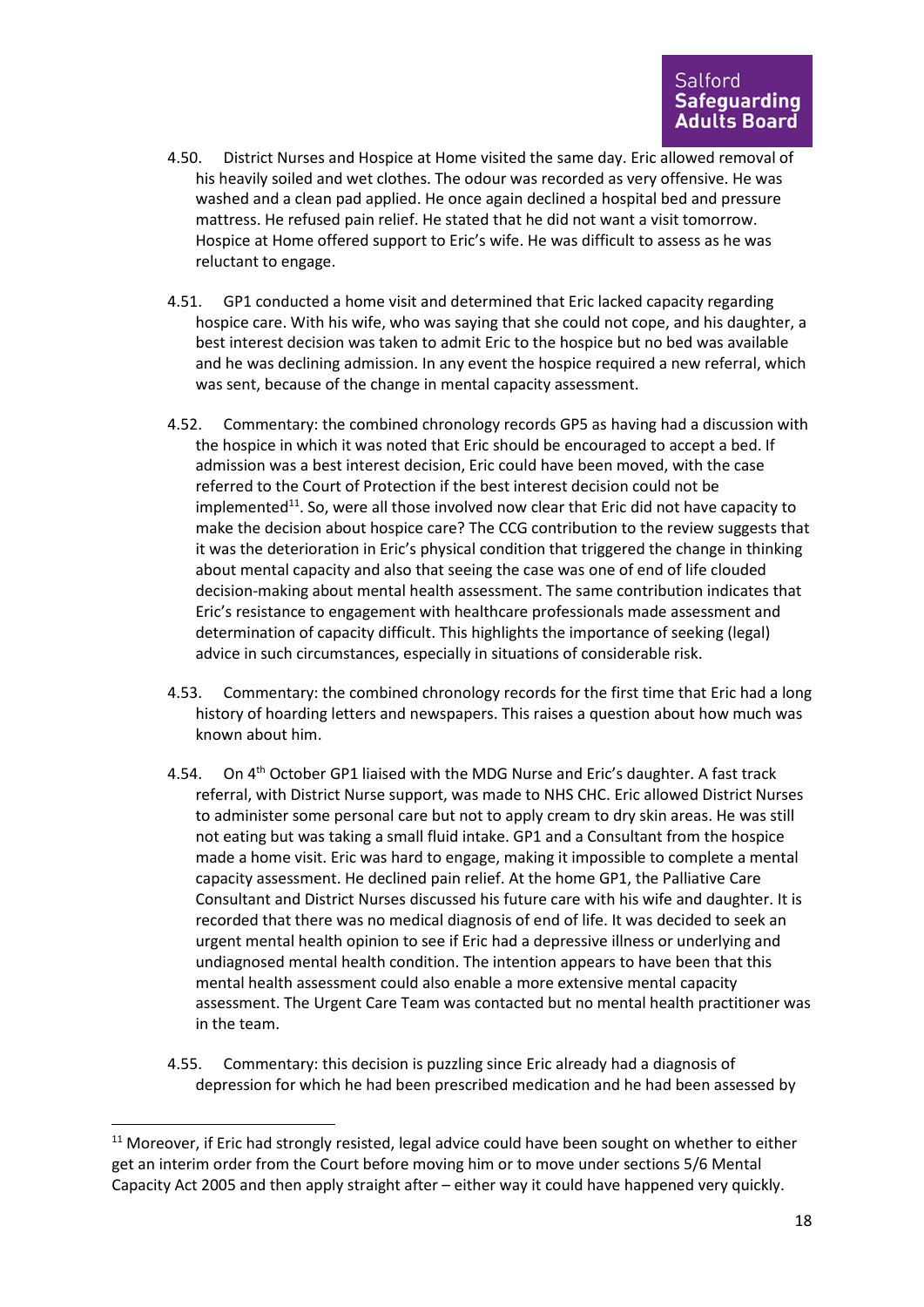GP1 as lacking the capacity to take at least some decisions. Might a Mental Health Act 1983 assessment have been requested? Might a referral to the Court of Protection have been indicated here if it was felt that Eric's capacity was fluctuating or uncertain? No adult safeguarding response to his life threatening self-neglect is as yet evident.

- 4.56. The Hospice Consultant has indicated that they found this to be a challenging and distressing situation. Eric was unwell but without consent the Consultant was unable to examine him in any detail. Eric reassured the Consultant that he had no physical symptoms but wouldn't engage to explain why he was refusing more support. The referral for mental health assessment is explained as follows: the Consultant was concerned that the lack of engagement meant that it was not possible to adequately assess Eric's capacity and also his previous history raised the possibility of a mental health disorder. The Consultant did not consider the Court of Protection.
- 4.57. On 5<sup>th</sup> October Rapid Response offered to assist with meals but GP1 said that this was not appropriate at this stage. Hospice at Home conducted a home visit and saw Eric's wife who said that she was struggling.
- 4.58. On  $6<sup>th</sup>$  October Eric accepted personal care from District Nurses. He was not eating but had taken a little water. An urgent podiatry referral was made.
- 4.59. On  $7<sup>th</sup>$  October GP6 is recorded as noting that this was a case of self-neglect, with concerns about mental health and mental capacity. Blood tests were considered but appear not to have been completed because Eric was end of life. A mental health review was anticipated. The same day GP1 conducted a home visit with a Mental Health Nurse from the Older Adults CMHT. Eric agreed to hospice admission. The combined chronology records self-neglect due to severe depression. Cognitive functioning was not formally assessed but no concerns were noted. Eric had minimal insight into his behaviour and its likely consequences. He was reluctant to engage and repeatedly asked the Nurse to leave. He is recorded as saying that he did not wish to die but could not link this to his not eating. He refused pain relief. The Mental Health Nurse is recorded in the SRFT rapid case review as describing the case as "very complex" and as unable to complete a mental capacity assessment due to his lack of engagement.
- 4.60. Commentary: this visit appears to have concluded that Eric had capacity, although for what decisions is not recorded, and that there was no mental health input required. This too is surprising given the reference at this point in the combined chronology to severe depression. How assessments were done and these conclusions were reached is unclear when he did not readily engage. There is also another mention of Eric having chronic kidney disease, having had a hip replacement, and a history of oesophagitis and Barratt's oesophagus<sup>12</sup>. Risk to self was noted as high. Yet the SSAB self-neglect procedures were not being followed, although GP1 is recorded as having been aware of them.
- 4.61. District Nurses also visited on 7<sup>th</sup> October. Eric accepted personal care. Creams and a pad were applied. He was in pain and discomfort. An urgent podiatry referral was sent.

 $12$  Oesophagitis is an inflammation of the lining of the oesophagus. Barratt's oesophagus is a change in the tissue lining of the oesophagus, the main cause of which us long-standing reflex of acid from the stomach.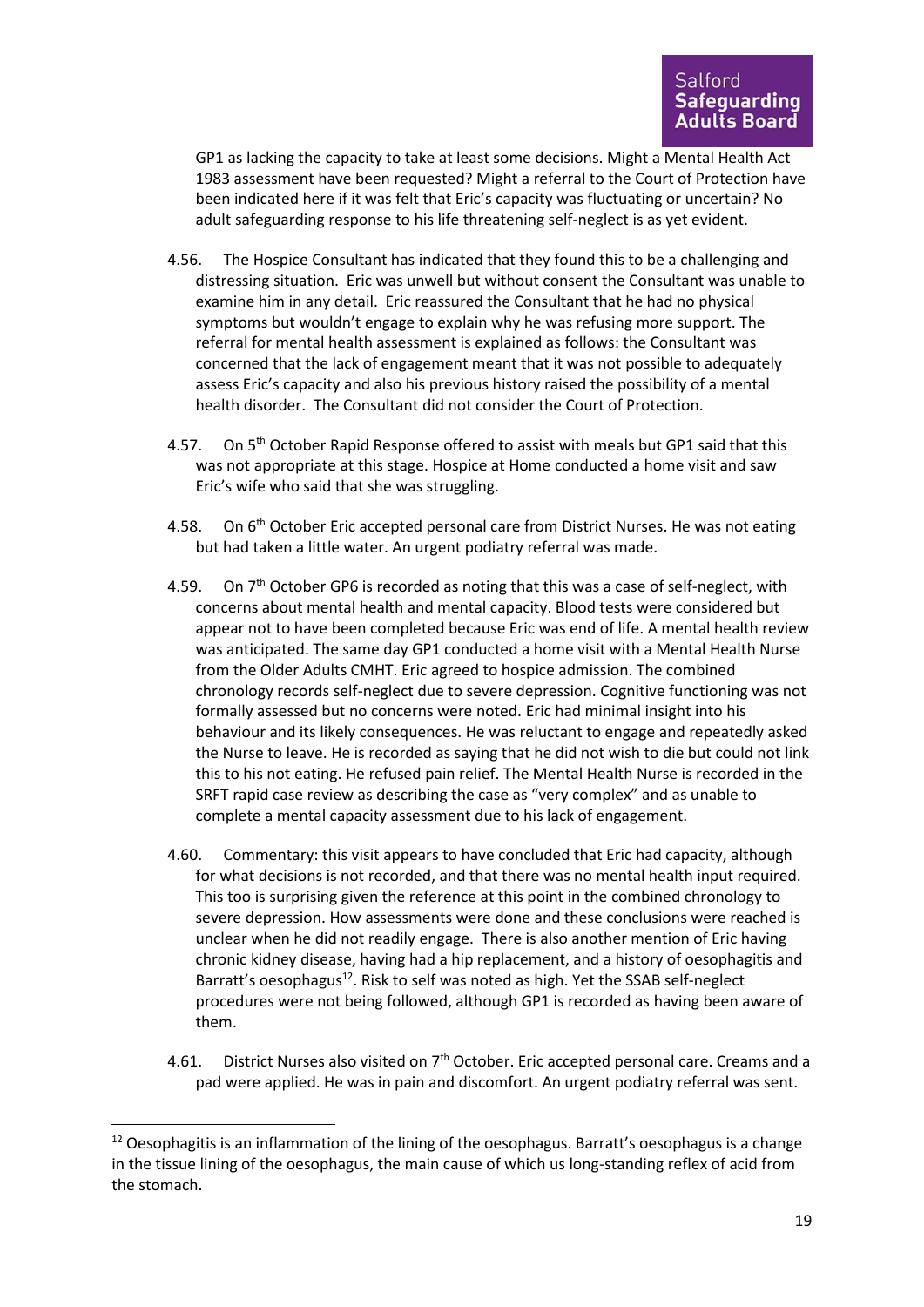- 4.62. On 8<sup>th</sup> October a safeguarding referral from District Nurses was received by ASC and CCG. The hospice Consultant spoke with GP1, concerned whether a treatable mental health illness had been missed. The hospice would not be able to manage depression in a specialist way. The Mental Health Nurse in the Older Adults CMHT was taking the case to MDT for a Consultant Psychiatrist to reach a definitive diagnosis. A hospice bed was being held.
- 4.63. Commentary: Eric already had a diagnosis of depression. Why, therefore, was an additional diagnosis felt necessary? It may have been because, amongst the number of practitioners involved, there were diverse views about whether Eric had decisional capacity. A multi-agency meeting, with legal, mental capacity and mental health specialist advice present, may have helped to clarify the position. An urgent referral to the Court of Protection for a determination could also have been considered. The safeguarding referral was good practice albeit arguably overdue. The Hospice Consultant spoke with the Mental Health Nurse with a request to explore whether depression was behind his presentation. This Consultant could, however, have completed a mental capacity assessment. Admission to the hospice was planned for  $10<sup>th</sup>$  October. The focus on arranging for Eric's admission to the hospice has been given as a reason for not activating SSAB's self-neglect procedures at this point.
- 4.64. Also on 8th October District Nurses visited with a Podiatrist. Eric consented to treatment for his feet but not to washing of his face and hands. His pad was changed but he refused to change his top. He was in pain when moved but refused pain relief and a hospital bed.
- 4.65. Commentary: District Nurses liaised with the Mental Health Nurse, which is good practice. The Mental Health Nurse was planning to speak to a Consultant Psychiatrist. The record notes both that Eric might have had capacity regarding his care but also that assessing his capacity was very difficult because of his lack of engagement and the complexity of the case. Might not consideration of a referral to the Court of Protection have been considered?
- 4.66. On 9<sup>th</sup> October ASC decided to allocate the case. The combined chronology states that a Psychiatrist had not agreed to visit that day. Older Adults CMHT MDT met and concluded that a mental health cause was unlikely. Support was to be offered to Eric and the hospice. GP7 had a telephone discussion with ASC regarding the safeguarding referral. GP7 and GP1 discussed the case and understood that the CMHT had concluded following a multidisciplinary team discussion that there was no sectionable mental health issue.
- 4.67. Commentary: how such a conclusion could have been definitive without Eric being seen is puzzling. Why the Psychiatrist apparently did not agree to visit on this day is a concern. Additionally, it is possible that the focus on mental health obscured the need for a detailed specialist mental capacity assessment and also consideration of other legal options, namely referral of the case to the Court of Protection or High Court. The CMHT/GMMH multidisciplinary team discussion apparently suggested that a wider multidisciplinary team meeting be convened but no-one appears to have taken the lead on arranging for this to happen. It also appears from contributions to the review that Eric's physical symptoms were now seen as the primary need.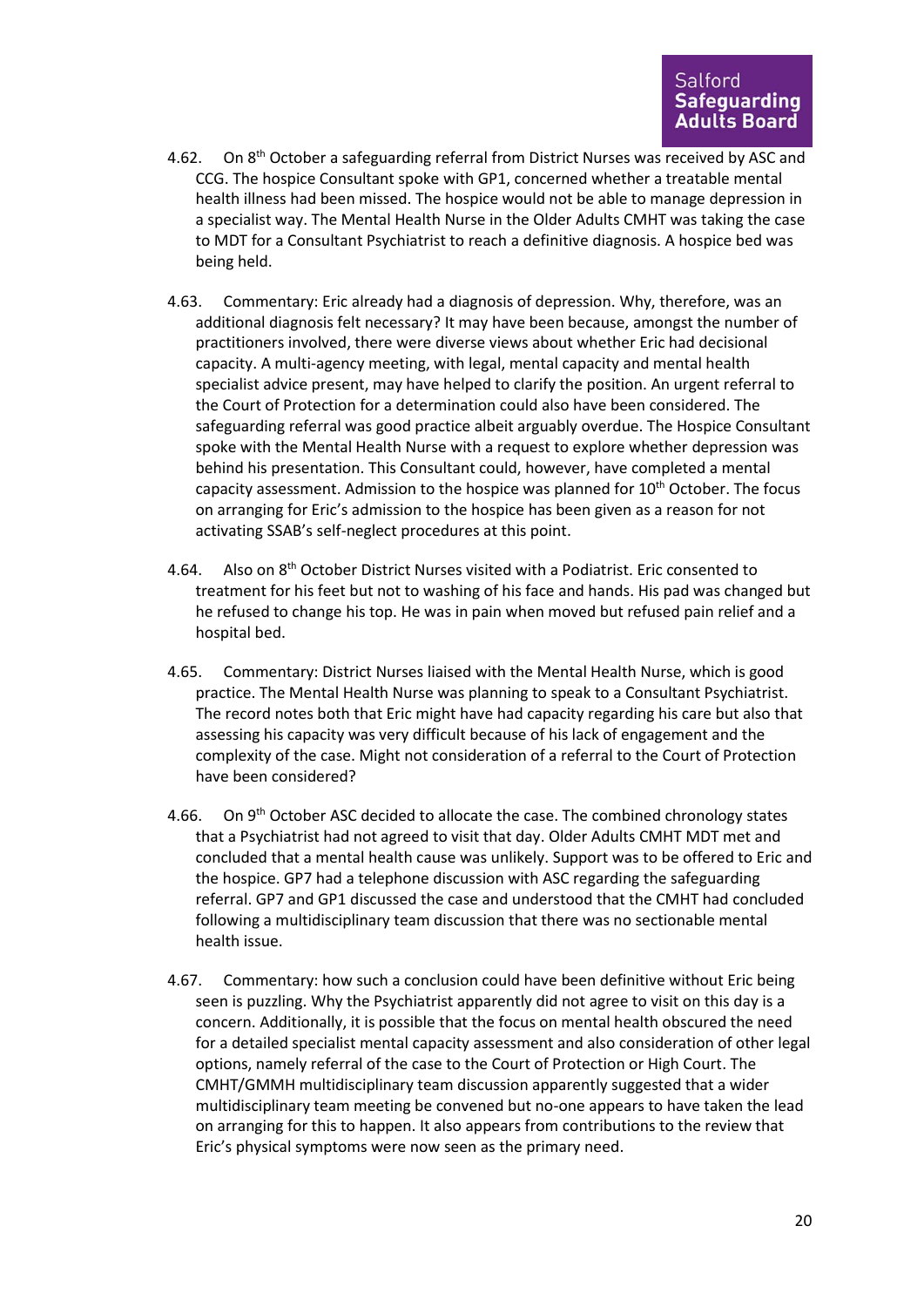- 4.68. Also on 9<sup>th</sup> October, District Nurses visited. He declined to remove his top so that his shoulder wounds could be checked. He was wet with urine. Dressings were applied to some skin damage.
- 4.69. On 10<sup>th</sup> October a Duty Officer in ASC discussed the case with the CCG Adult Safeguarding Specialist Nurse. A Social Worker and Advanced Social Work Practitioner visited Eric and his family to commence a Section 42 enquiry. His wife and daughter are recorded as having declined ASC support. Eric was seen on this visit and "felt" to have capacity. A strategy meeting was confirmed for 15<sup>th</sup> October.
- 4.70. Commentary: "feeling" that someone has capacity is not a formal assessment. ASC's contribution to this review has stated that a formal mental capacity assessment was not undertaken because Eric was not medically stable. Setting a strategy meeting for five days hence when the risks were significant seems like undue delay.
- 4.71. GP1 discussed the case with the CCG Adult Safeguarding Nurse, during which referral to the Court of Protection was raised as a possibility. The CCG contribution to the review has recorded that GP1 accepted that they had limited knowledge of the role of the Court of Protection. This highlights the importance of legal literacy.
- 4.72. Eric refused to be admitted to the hospice, perhaps because of pain on movement. He refused oral analgesia. Treatment with a pain patch was suggested when the Mental Health Nurse from the Older Adults CMHT spoke with GP1. The CMHT sent a carer pack to Eric's wife.
- 4.73. Commentary: did Eric have decisional capacity when refusing admission?
- 4.74. District Nurses visited. Eric agreed to a change of clothes and pad. He was very wet. His body was washed and cream applied. His wife and daughter were very distressed that he had refused to go to the hospice and were threatening to leave him. He appeared then to change his mind. Hospice at Home offered them support.
- 4.75. Commentary: again it is thought that Eric had capacity despite his lack of engagement. What had happened to an earlier assessment that he lacked decisional capacity regarding admission to the hospice? A specialist and thorough mental capacity assessment seems indicated, even if it had to be ordered through a Court of Protection direction. District Nurses liaised with the Mental Health Nurse and discussed whether his condition was due to mental health and depression. In the record for this discussion it appears that this was felt to be the case. So, there also seems to have been divergent views about the impact of depression in this case.
- 4.76. On 11<sup>th</sup> October the CCG Adult Safeguarding Nurse, GP and ASC staff met, prompted by CCG concern at the delay in holding a strategy meeting. A strategy meeting was held. There were questions about the adequacy of consideration of Eric's decisional capacity regarding his care and treatment. Legal advice was to be sought and also a mental health assessment. That advice, when received, was that the existing DNAR was valid, that this was an expected death and that a mental capacity assessment was to be completed regarding care and treatment, to be done by District Nurses. If the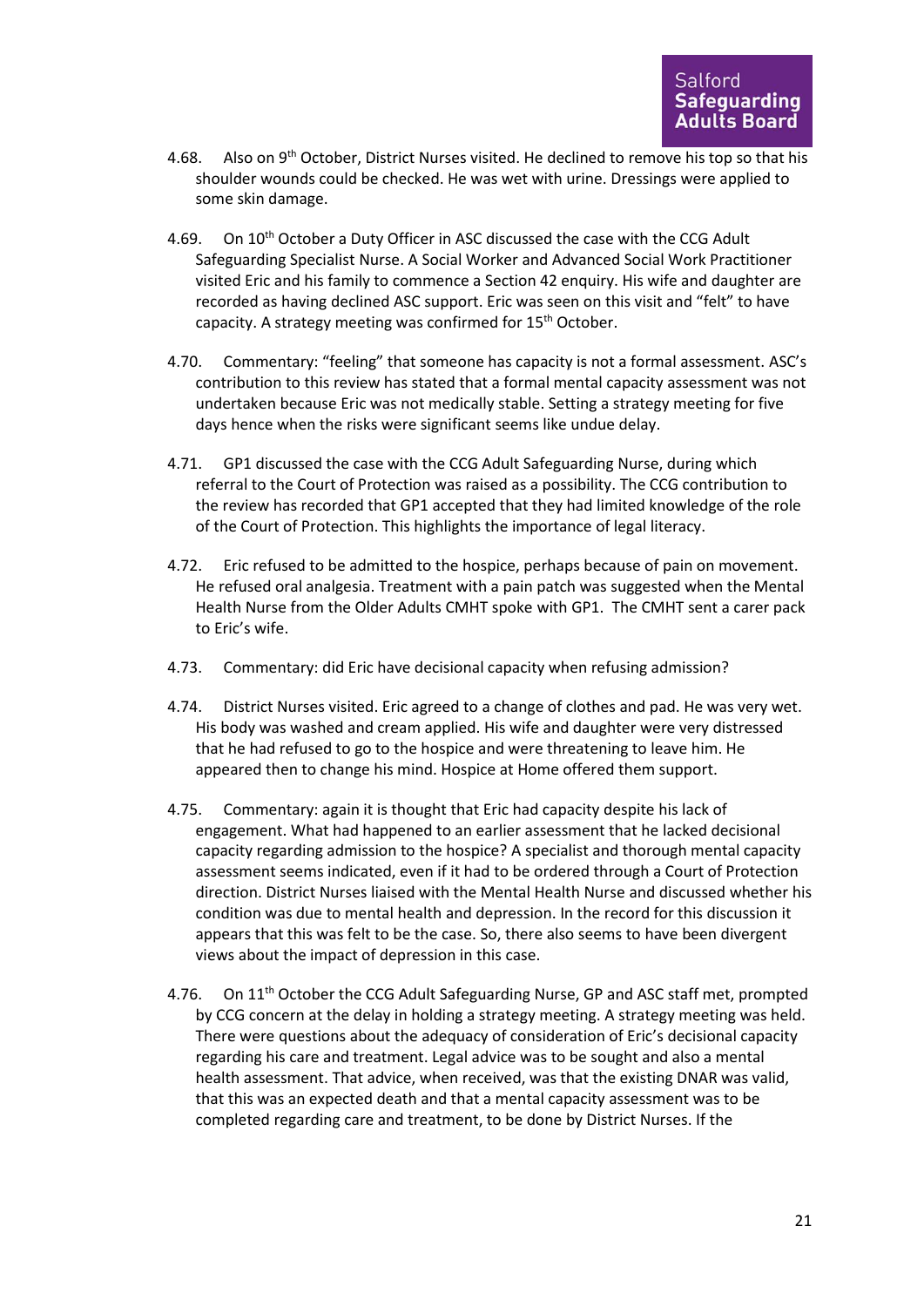assessment concluded that Eric did not have capacity, an assessment by an AMHP was to be done $^{13}$ .

- 4.77. Commentary: the decision to bring forward the strategy meeting was highly appropriate given the risks in this case $^{14}$ . However, might not a referral to the Court of Protection have been explicitly considered? Equally, given the difficulties that practitioners had encountered when attempting previous capacity assessments, might commissioning a specialist assessment have been appropriate? A contingency plan might also have been advisable in case Eric declined to engage (again) in any assessment.
- 4.78. Commentary: the SAR review team and independent reviewer have concluded that legal advice should have been sought much earlier. By the time it was sought (Friday) the case was rightly judged as being urgent. CCG sought legal advice as legal practitioners for the local authority could not be contacted<sup>15</sup>. The advice obtained was that a Court of Protection direction could not be sought because it was not clear whether a good quality mental capacity assessment had been completed. Legal services were made aware of the precariousness of Eric's life. The review team and independent reviewer have concluded that there is important learning about how and when legal advice is sought, especially in cases of complexity and urgency.
- 4.79. District Nurses visited on 11<sup>th</sup> October and also GP1. A pain patch had been in place from the day before. Eric had been very restless at night, hallucinating and rambling. He refused admission to hospital and the hospice. He had difficulty swallowing and the GP doubted his intention to take food. However, a referral for a swallowing assessment was made. He had lost weight but had bowel motions. NWAS was called at one point because his breathing changed and the crew asked for a District Nurse who, having contacted the Out of Hours Doctor, administered medication.
- 4.80. When District Nurses visited on  $12<sup>th</sup>$  October, they learned that Eric had been very anxious overnight. He was agitated and his sheet sodden. He agreed to a wash and for the sheet to be changed but refused a change of vest and pyjama top. His dressings were intact. District Nurses also visited the following day.

 $13$  It has been suggested that, arguably, this may represent a misunderstanding of how the Mental Health Act 1983 can be used, as it does not hinge on demonstrating incapacity like the Mental Capacity Act 2005. It would have fitted the situation well as there would have been no need to definitively conclude incapacity at the point of assessment – this could have been assessed further post admission if it was not possible to conclude on this at interview. Also it is worth mentioning that, at this point, use of the Mental Health Act 1983 may have been too late and the situation may have been irretrievable, or possibly that a Mental Capacity Act 2005 admission to focus on his deteriorated physical condition would now be seen as the primary aim.

<sup>&</sup>lt;sup>14</sup> The panel and independent reviewer have heard that CCG staff (Named GP and Adult Safeguarding Specialist Nurse) felt that they had to persist and strongly argue for a strategy meeting to be brought forward and held as a matter of urgency. The panel and independent reviewer believe that this raises a question about the adequacy of triage in respect of urgency when referrals are received by ASC.

 $15$  This is somewhat surprising as there is an urgent duty number, together with an established system to obtain advice out of hours.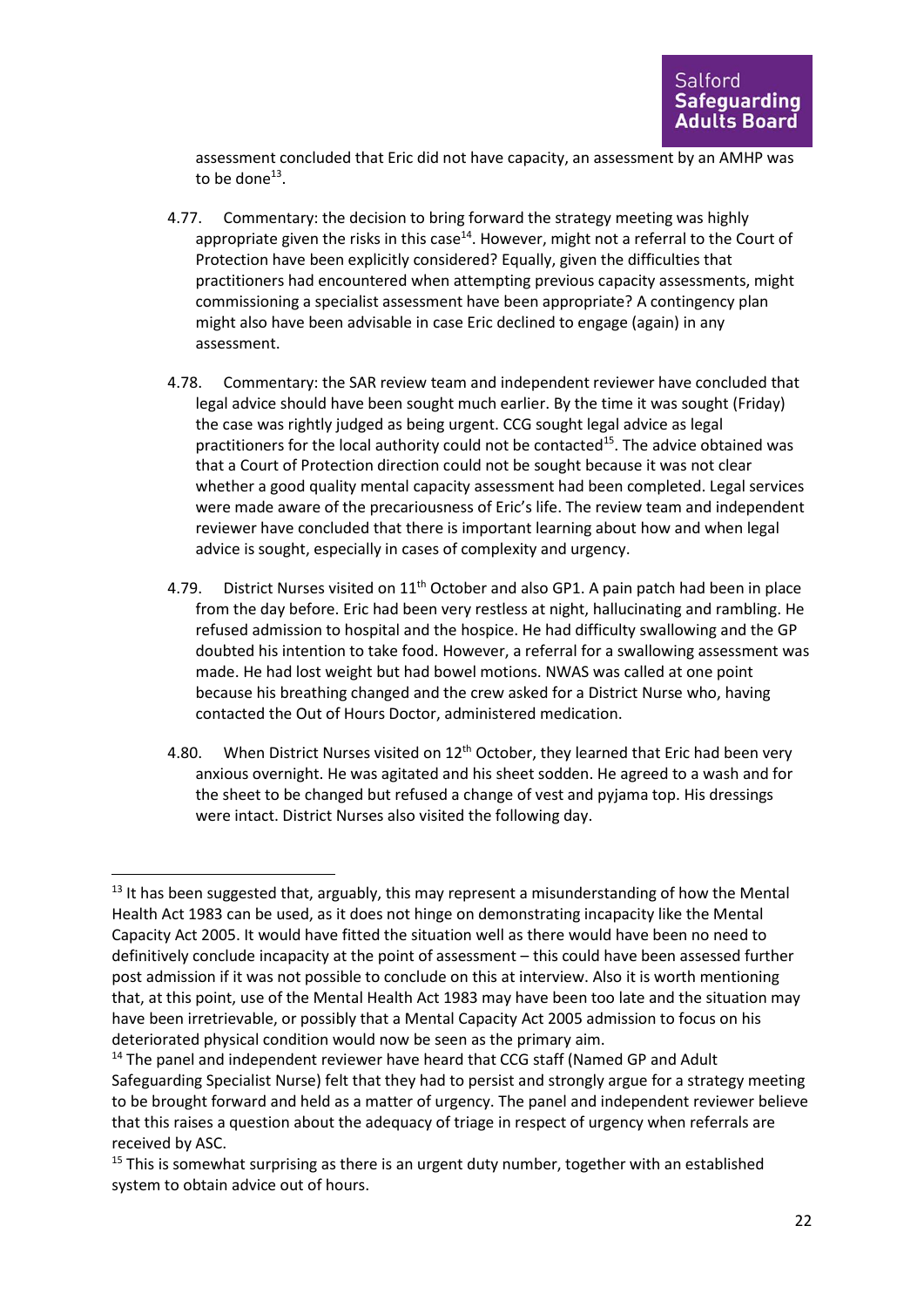- 4.81. On 14<sup>th</sup> October legal advice to ASC was for a mental capacity assessment to be part of a mental health assessment. District Nurses administered personal care but Eric declined fluid and mouth care. He was in pain. A Consultant Psychiatrist visited with the Mental Health Nurse at a time when District Nurses were also present. By this time Eric had probably not eaten for about 29 days and had not drunk water for three days. He was confused. His blood pressure was low and his heart and respiration rates elevated. He was very frail. A Mental Health Act 1983 assessment was felt inappropriate at this time but the Psychiatrist concluded that Eric did not have decisional capacity regarding his care and treatment. He said he did not want to die but could not link this to his current behaviours. With NWAS support he was taken to SRFT and admitted. He was referred for a swallowing assessment. A DNA CPR was in place.
- 4.82. Commentary: NWAS submitted a safeguarding concern, which was good practice. There appear to have been no recent physical health investigations, so it is unclear what the outcome had been of previous requests for blood tests. It remained unclear if his current situation had been driven by his mental ill-health.
- 4.83. Reviews by medical staff on admission to SRFT concluded that Eric was at imminent end of life and that medication would not alter this outcome. End of Life care was initiated. He was seen by a Palliative Nurse. SRFT completed a safeguarding alert, and ongoing safeguarding and Coroner investigations were felt to be required. Eric was very emaciated.
- 4.84. On 15<sup>th</sup> October a second strategy meeting was held. This concluded that staff needed to be reminded to use SSAB's self-neglect policy. Referral for a SAR was also agreed. The meeting discussed the challenges of applying the Mental Capacity Act 2005 and of completing assessments when capacity fluctuated and when there were different professional opinions. It was reported that no blood tests had been done since early 2017, with Eric having cancelled appointments because he would not leave the house.
- 4.85. On 16<sup>th</sup> October Eric died.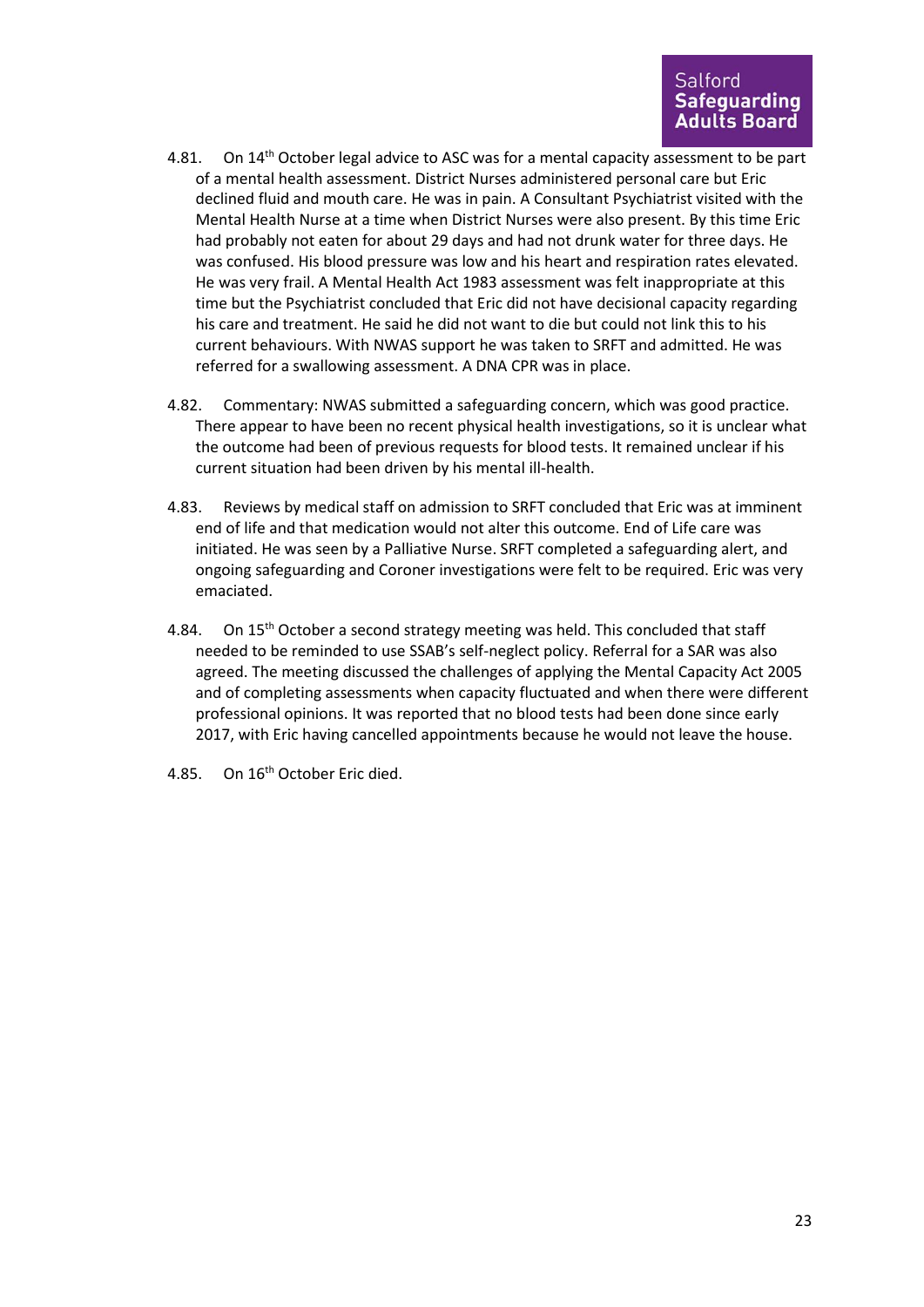## 5. Analysis

- 5.1.The analysis that follows draws on the contributions from Eric's wife and daughter, from the practitioners who worked with Eric and from managers and panel members who were involved in decision-making about how to respond to the needs that Eric presented and the risks inherent in his decision-making.
- 5.2.The analysis is organised around key components of the evidence-base for working with adults who self-neglect<sup>16</sup>. Where relevant, links will be made with other SARs and with case law.
- 5.3.The first key component relevant to this case is *Making Safeguarding Personal* (MSP). This comprises a person-centred approach that includes proactive rather than reactive engagement and a detailed exploration of a person's wishes, feelings, needs and desired outcomes. It involves concerned and authoritative curiosity characterised by gentle persistence and skilled questioning. What might lie behind a refusal to engage is a key line of enquiry.
- 5.4.Eric's wife and daughter felt that retirement was a big change for him. Although he had friends outside work and lots of hobbies, he missed having a scheduled day. However, it was later into retirement that he really began to struggle, especially as friends passed away, and he would not talk about how he felt. In addition, he became less active, initially as a result of two hip replacements, the anticipation of which brought on an onset of anxiety and loss of weight. The aforementioned evidence-base is clear about the role of loss in self-neglect.
- 5.5.His wife and daughter have confirmed that Eric's anxiety post-dated his retirement and increased as his health changed and he grew older. This became especially noticeable in 2015, as did his more negative attitude towards food, around the time he suffered acute kidney injury. He became more anxious before meals. They wondered whether his anxiety was linked to the knowledge that his father had died of throat cancer and his sister of bowel/stomach cancer. The independent reviewer also wonders whether this anxiety was compounded by the oesophagitis that Eric experienced<sup>17</sup>.
- 5.6.However, Eric would not speak about his health or his feelings with his wife and daughter. He would not let them see his correspondence and he became increasingly private, seeing his wife's concern as intrusive rather than supportive. It was only after his death that they became fully aware of all the appointments that he had missed, and of a psychologist's report that referred to Eric talking about feeling anxious and experiencing a lot of wind before meals.
- 5.7.In the learning event GP1 recounted how, despite visiting Eric more often than any other patient in his longstanding practice, and despite a long history of caring for Eric, it had always been difficult to obtain information about what was going on for him. Primary care staff attending the learning event recounted how there was evidence that a structured and assertive approach with Eric had achieved some movement and

<sup>&</sup>lt;sup>16</sup> Preston-Shoot, M. (2019) 'Self-neglect and safeguarding adult reviews: towards a model of understanding facilitators and barriers to best practice.' *Journal of Adult Protection*, 21 (4), 219-234. <sup>17</sup> See section 4.60.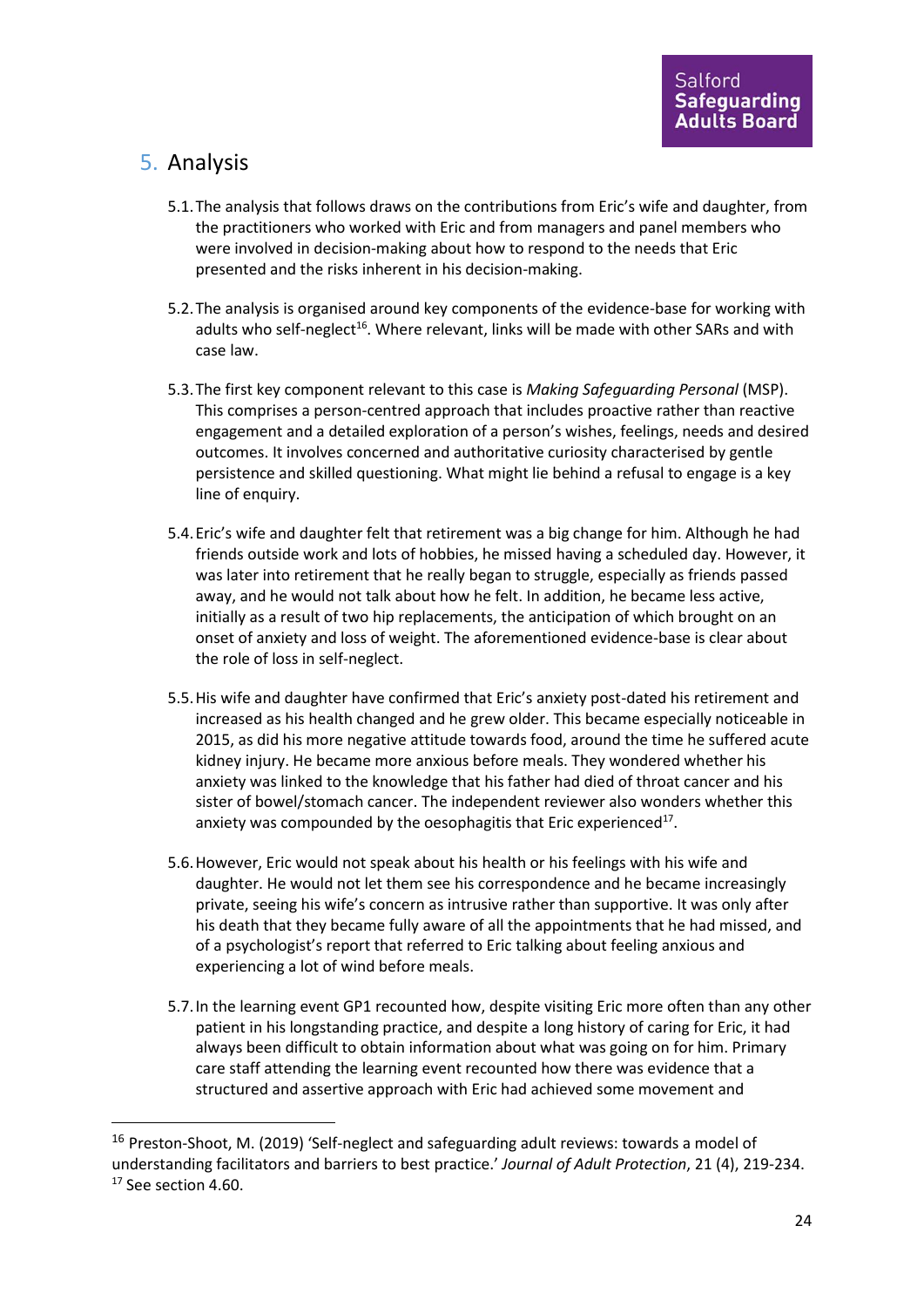engagement. It was also recognised that, whilst practitioners might be adept at using different communication styles when necessary, it took confidence and bravery to explore difficult issues with someone who was disinclined to engage.

- 5.8. It is possible, therefore, that whether or not Eric really wanted to die, and whether or not he could connect his behaviour with likely outcomes, were not consistently pursued. It is not clear that anyone hypothesised with Eric about whether there was a link between his experience of chronic kidney disease, and bowel problems<sup>18</sup>, and his disinclination to leave his home and his refusal to eat or drink. Other SARs have referred to the importance of authoritative practice, which includes active efforts to understand an individual's position<sup>19</sup>, and to attempting to explore why a person is living the way they are<sup>20</sup>. Family members may have important information to share in this respect. As it is, no-one appears to have learned much about what had for Eric triggered his disregard for his health and wellbeing in the final weeks of his life.
- 5.9. The second component of the evidence-base focuses on *assessment and responses to health, mental health and mental capacity*. The evidence-base advises thorough assessments of health, mental health and care and support, with updated planning and regular reviews. Thorough assessment of mental capacity should include a focus on executive capacity. Comprehensive assessments should include a focus on risk, especially in cases of service refusal.
- 5.10. Eric's wife and daughter have expressed surprise and disappointment that no-one followed up missed or cancelled appointments other than with further letters, which Eric would not allow them to see, and telephone calls. They felt that Eric had been "forgotten in the system" despite his known history of anxiety and depression, and felt that the approach to missed appointments should be reviewed concerning adults at risk.
- 5.11. They have also expressed surprise at his discharge by a dietician in 2016 when he had been previously assessed as a high nutritional risk, and by a counselling psychologist when he was still underweight and not opening up. They have recounted that increasingly, as he struggled with anxiety and depression, he just wanted his wife to sit with him. When she had to go out shopping, she had to telephone him and say where she was and how long she would be. He increasingly withdrew into himself and stopped doing all the things that he had previously enjoyed. When asked, his stock answer was "maybe tomorrow."
- 5.12. When the Rapid Response Team visited in July 2019, Eric's daughter kept a diary of event. His wife and daughter understand that a connection was made at that time between depression and Eric not eating but his case was closed. Eric's wife and daughter have queried whether he had developed an eating disorder brought on by anxiety. A possible contributory factor to anorexia in older age is depression. Indeed, one  $SAR<sup>21</sup>$  has found that a possible depressive illness was not considered when a person was refusing nutrition and hydration. In another SAR involving a person who stopped eating and

 $18$  See, for example, sections 4.1 and 4.8. Section 4.6 refers to treatment for and anxiety about bowel issues.

<sup>&</sup>lt;sup>19</sup> For example, Sandwell SAB (2019) Adult A.

<sup>20</sup> For example, South Tyneside SAB (2017) Adult D.

<sup>&</sup>lt;sup>21</sup> Newham SAB (undated) "Ann".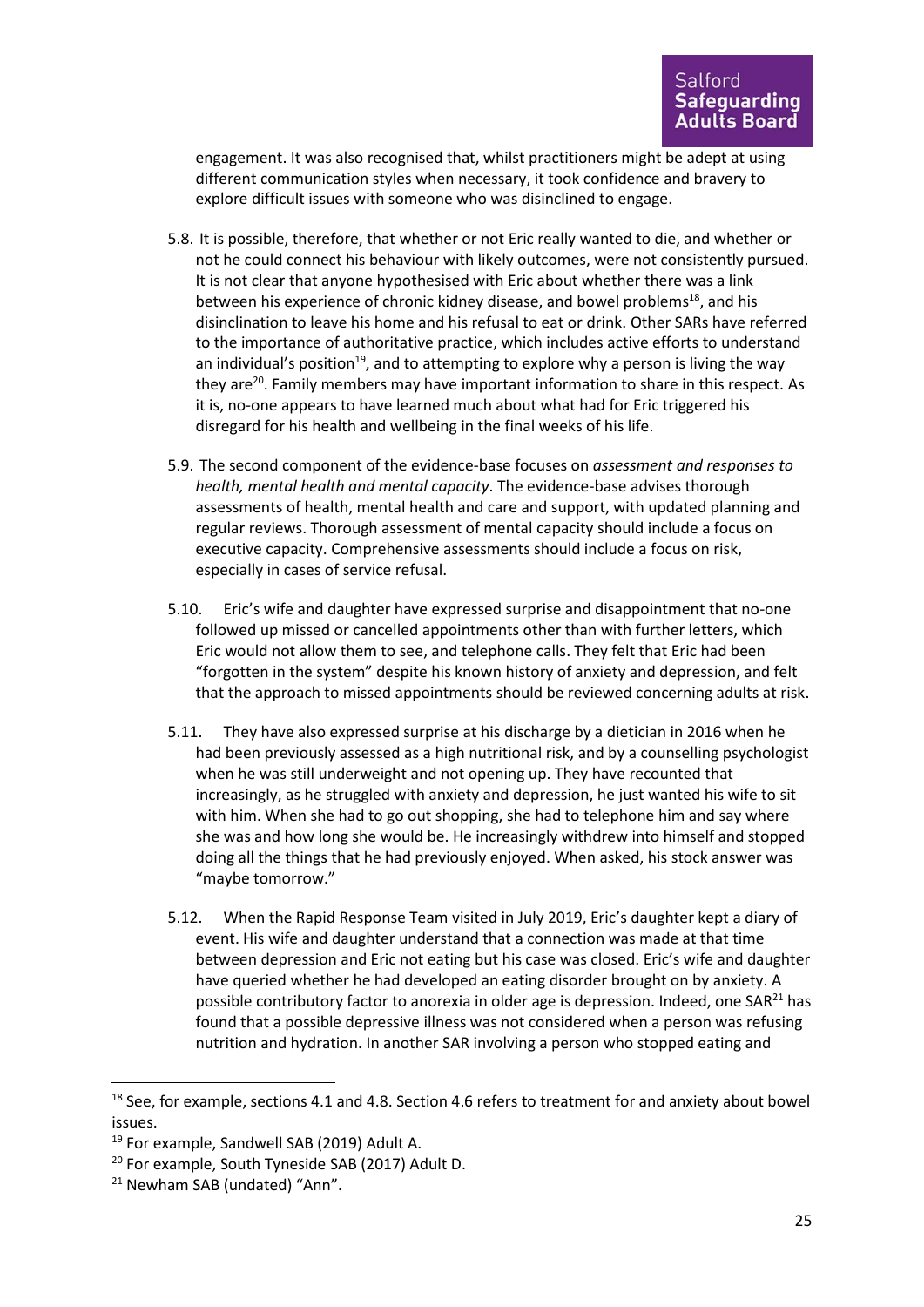drinking $22$ , there was a history of psychotic depression alongside epilepsy and learning disability.

- 5.13. Eric's wife and daughter have questioned whether healthcare professionals considered all his health and mental health problems holistically – kidney injury, bowel concerns, anxiety and depression, erratic compliance with medication and the impact of all this on his mental capacity.
- 5.14. Eric's wife and daughter have surmised that those visiting Eric may have felt out of their depth. They recognise that Eric was "difficult as a patient" but felt that more could have been done. Indeed, the chronology refers at one point to GP1 being unsure what to do<sup>23</sup>. At the learning event there were references to heightened anxiety when faced with complex and challenging cases.
- 5.15. At the learning event healthcare professionals reflected that there could have bene greater curiosity shown with respect to his incontinence and the timing of visits to attempt to explore issues with Eric and assess his needs. There were, they reflected, missed opportunities to assess his physical wellbeing, for example after his falls, and to review the care plan. As Eric's wife and daughter have also reflected, he stopped eating and was incontinent or doubly incontinent from 16<sup>th</sup> September 2016 but District Nurses only began to visit from 24<sup>th</sup> September. There was no District Nurse input for four days  $(26<sup>th</sup>, 27<sup>th</sup>, 28<sup>th</sup>$  and  $29<sup>th</sup>$  September)<sup>24</sup> and from then on one visit daily. Moreover, GP1 had not realised the number of appointments that Eric had missed or cancelled<sup>25</sup>.
- 5.16. At the learning event health and mental health practitioners thought that there were missed opportunities to assess his mental health. There were also reflections that it had proved difficult to secure the involvement of mental health services. Indeed, Eric's daughter has recorded two occasions in October 2019 when the family was expecting staff from a mental health team to visit to review the situation but no visit happened.
- 5.17. Other SARs have noted the importance of assessing priority for mental health assessment and intervention in the context of other needs and risks being presented by a case. They have also noted the challenge of securing the involvement of mental health services in assessment and treatment, especially mental health support at home<sup>26</sup>.
- 5.18. At the learning event it was also acknowledged that there were missed opportunities to complete mental capacity assessments and to escalate concerns when this was not possible because of Eric's refusal to engage. One reason for this, it was suggested, was that assessment was not straightforward in this case. Eric was difficult to assess and there were differing opinions due to his longstanding mental health issues and how anxiety and depression might have affected his decision-making.

<sup>&</sup>lt;sup>22</sup> Hampshire SAB (2017) Mr C: Overview Report.

<sup>&</sup>lt;sup>23</sup> Section 4.39.

 $24$  It is possible that this may have been because Eric asked them not to visit.

 $25$  It is more difficult to track when patients cancel appointments than when they do not attend.

<sup>&</sup>lt;sup>26</sup> See, for example, Salford SAB (2019) Andy. Oldham SAB (2020) Thematic Safeguarding Adult Review: Self-Neglect with Substance Misuse and Multiple Exclusion Homelessness.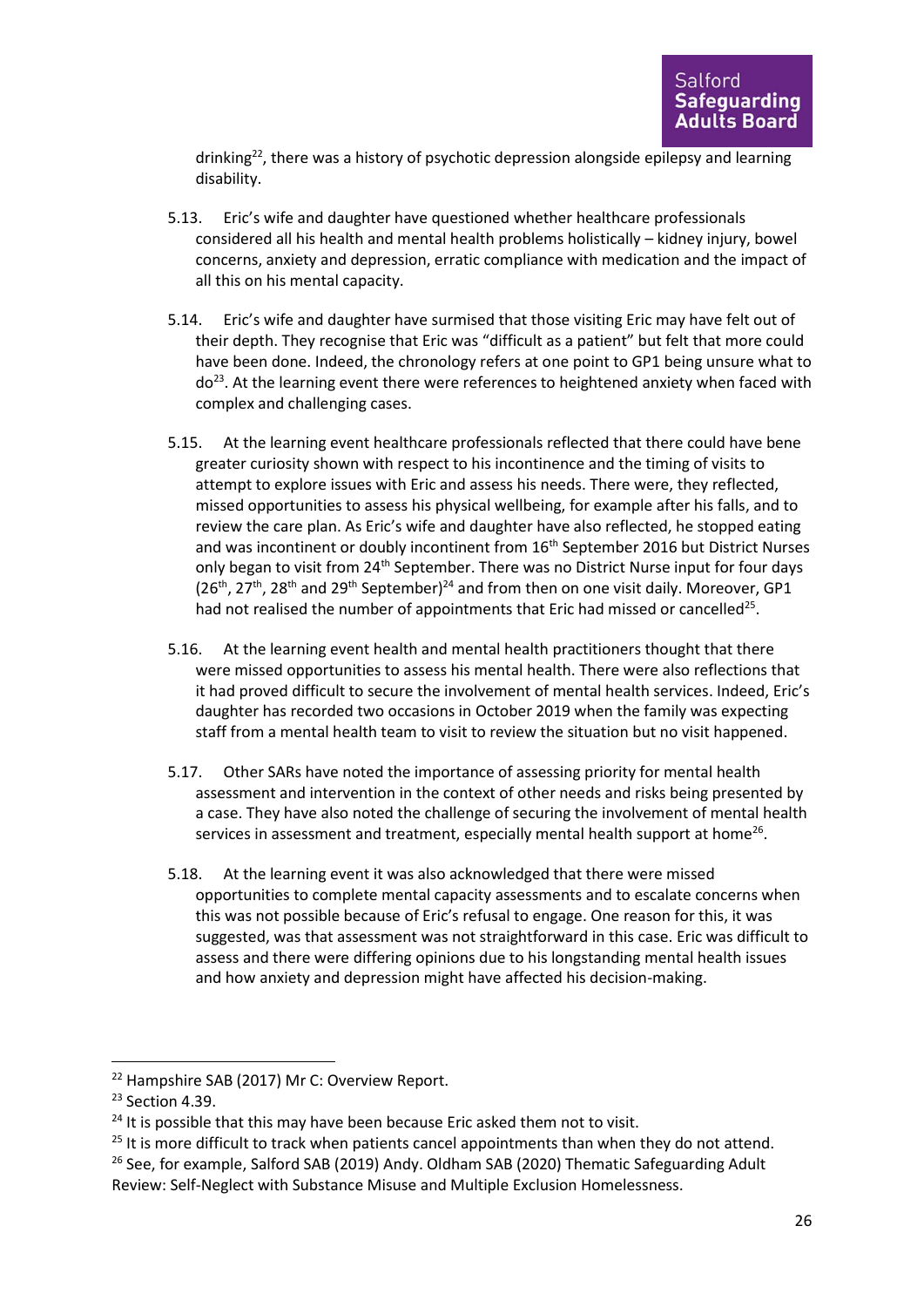- 5.19. An earlier SAR in Salford<sup>27</sup> found that mental capacity assessment continues to challenge practitioners, especially when capacity fluctuates as a result of physical health and mental health issues. Another  $SAR^{28}$  has, because of the complex interplay between mental health and mental capacity, recommended training in this area. A further SAR<sup>29</sup> noted that the person stopped eating and drinking when distressed and often refused treatments. Such refusals, it emphasised, should have prompted assessments of capacity to understand the need for treatment and intervention, and of whether he understood that, by not eating and drinking, he may well. As with Eric, it appears that Mr C had said that he did not want to die. The SAR also emphasised the importance of seeking legal advice at an early stage, given the complexity of the case, and of removing the possibility of underlying physical causation. Finally, it stressed the importance of communication and coordination between practitioners involved in order to ensure clarity of purpose and planning, professional curiosity and challenge.
- 5.20. Another explanation for how practitioners responded to Eric may lie in the "lenses" through which his situation was viewed. One lens that was prominent, especially for GP1, was that this was an "end of life" scenario. Whilst completing a statement of intent and putting in place a DNAR may have been designed to reduce trauma for the family, it has been recognised that doing so early on in the final weeks of Eric's life was "an error of judgement." It also appears to have influenced ASC's decision not to intervene on 1<sup>st</sup> October<sup>30</sup> and may have influenced initial decision-making about the timing of a strategy meeting and why CCG staff felt that they had to persist and argue strongly for the meeting to be brought forward.
- 5.21. A second lens through which this case was seen was that Eric was making a lifestyle choice or unwise decision. This too may have obscured the importance of considering the link between his mental health and his mental capacity, and of exploring his executive capacity. Especially where there are repetitive patterns, as in this case, it is essential to assess executive capacity as part of mental capacity assessment. Guidance has commented that it can be difficult to assess capacity in people with executive dysfunction. It recommends that assessment should include real world observation of a person's functioning and decision-making ability $31$ , with subsequent discussion to assess whether someone can use and weigh information. Assumptions should not be made about people's capacity to be in control of their own care and support<sup>32</sup>. There were missed opportunities to assess Eric's executive functioning and to consider referral to the Court of Protection when it proved difficult to conduct or complete an assessment. Feeling that he had capacity is very different from carrying out a formal assessment, which explores the areas that have been indicated here and the significant risks that were inherent in his behaviour.

<sup>&</sup>lt;sup>27</sup> Salford SAB (2019) Andy.

<sup>&</sup>lt;sup>28</sup> Newham SAB (undated) "Ann."

<sup>&</sup>lt;sup>29</sup> Hampshire SAB (2017) Mr C: Overview Report.

<sup>&</sup>lt;sup>30</sup> See section 4.42.

<sup>31</sup> NICE (2018) *Decision Making and Mental Capacity*. London: National Institute for Health and Clinical Excellence.

<sup>32</sup> NICE (2018) *People's Experience in Adult Social Care Services: Improving the Experience of Care and Support for People Using Adult Social Care Services*. London: NICE.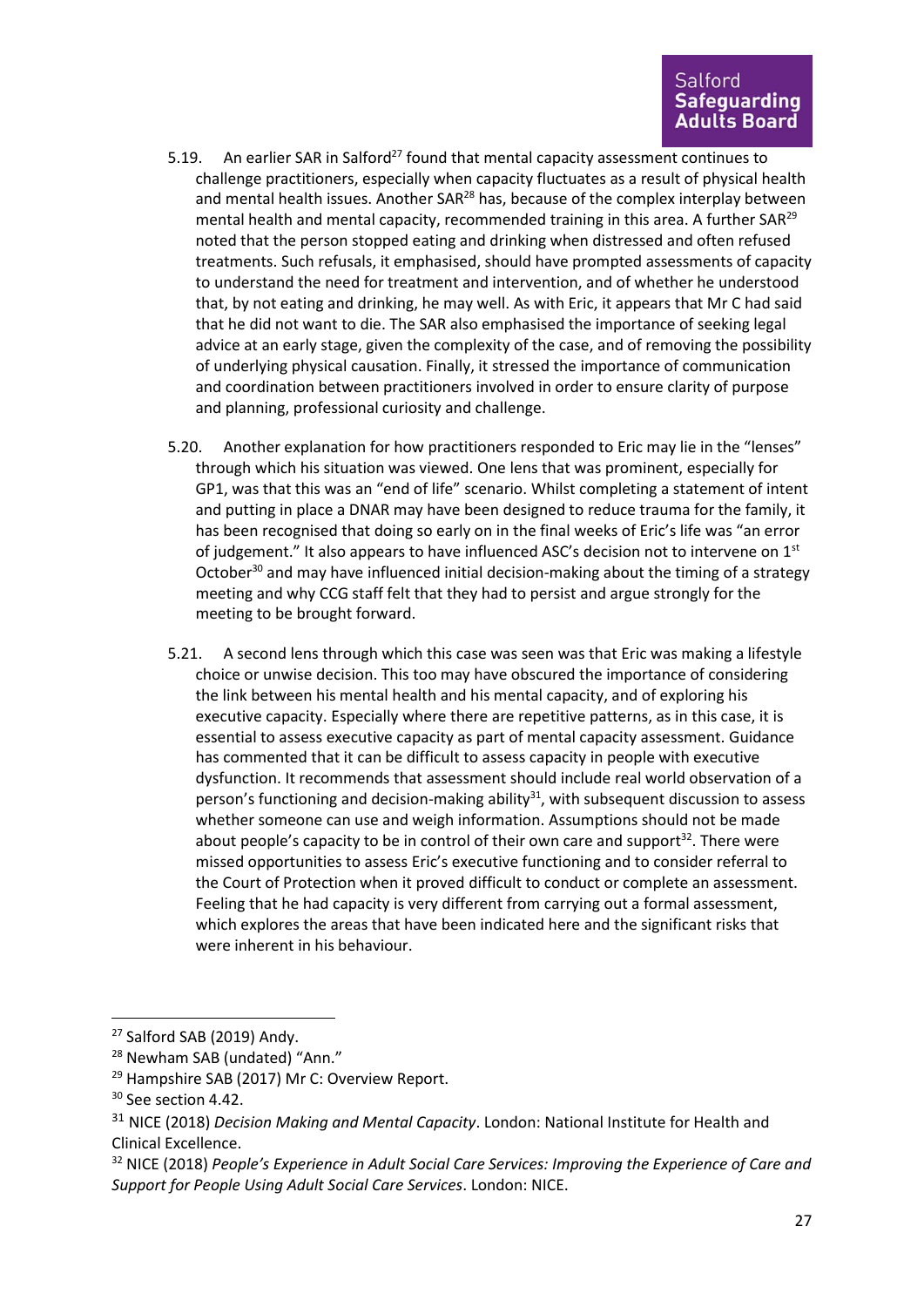- 5.22. One lens through which the case might have been seen earlier was assessment under the Mental Health Act 1983. Had as assessment concluded that the criteria for a section 2 admission been met, a pathway would have opened up to address risk and mental health concerns.
- 5.23. The third component of the evidence-base refers to *working with the family*. This comprises seeking information from family members that may help to shape assessment and intervention, and offering carer assessments and support.
- 5.24. Eric's wife and daughter have described the experience of watching his deterioration as "harrowing." His daughter took time off work to support her parents. The combined chronology indicates that professionals who were visiting the home recognised their struggles to cope. Support was offered and information about carer assessment sent.
- 5.25. At the learning event GP1 and District Nurses said that they thought they had a good relationship with Eric's wife and daughter, and consulted with them on home visits. However, on reflection, his wife and daughter may not have fully understood what a carer assessment could actually offer and/or that the support that they wanted was something that would prevent Eric's deterioration, which seemed elusive. Moreover, Eric's wife and daughter have acknowledged that Eric did not like his wife talking about the situation and her concerns, and would give her "a look." The combined chronology also references occasions when he explicitly contradicted her. This may have prevented her from reaching out for more support. It could have been something that those visiting might have explored with her.
- 5.26. Balancing a person's wishes and autonomy against a duty of care is often a significant challenge in cases of self-neglect<sup>33</sup>, which is why multi-agency risk management meetings<sup>34</sup> form part of the recommended evidence-base, enabling options to be appraised and reviewed. Embedded within this case is this moral/ethical dilemma, verbalised by Lord Justice Munby: "what good is it making someone safer if it merely makes them miserable?"<sup>35</sup> The counter argument, however, was that increasingly the situation in which Eric found himself deprived him of his dignity and compromised his wellbeing. To help practitioners resolve the dilemma, risk and mental capacity assessments are key.
- 5.27. LGSCO decisions<sup>36</sup> recognise the complexity of self-neglect cases, especially when having to *balance autonomy and protection* (LGSCO and Buckinghamshire County Council, 2017), but emphasise the importance of taking action when *services are refused* in situations of obvious deterioration (LGSCO and Windsor and Maidenhead Council, 2019). They remind local authorities of the importance of thorough *mental capacity assessments* when an individual's behaviour presents significant risks (LGSCO and

<sup>&</sup>lt;sup>33</sup> Braye, S., Orr, D. and Preston-Shoot, M. (2017) 'Autonomy and protection in self-neglect work: the ethical complexity of decision-making.' *Ethics and Social Welfare*, 11(4), 320-335.

<sup>&</sup>lt;sup>34</sup> Discussed below in section 5.30.

<sup>35</sup> Re MM (An Adult) [2007] EWHC 2003 (Fam)

<sup>&</sup>lt;sup>36</sup> LGSCO and Blackburn with Darwen Council, 2017, Case Number 15 020 170. LGSCO and Buckinghamshire County Council, 2017, Case Number 16 011 871. LGSCO and Dorset County Council, 2019, Case Number 18 000 204. LGSCO and Windsor and Maidenhead Council, 2019, Case Number 17 019 298.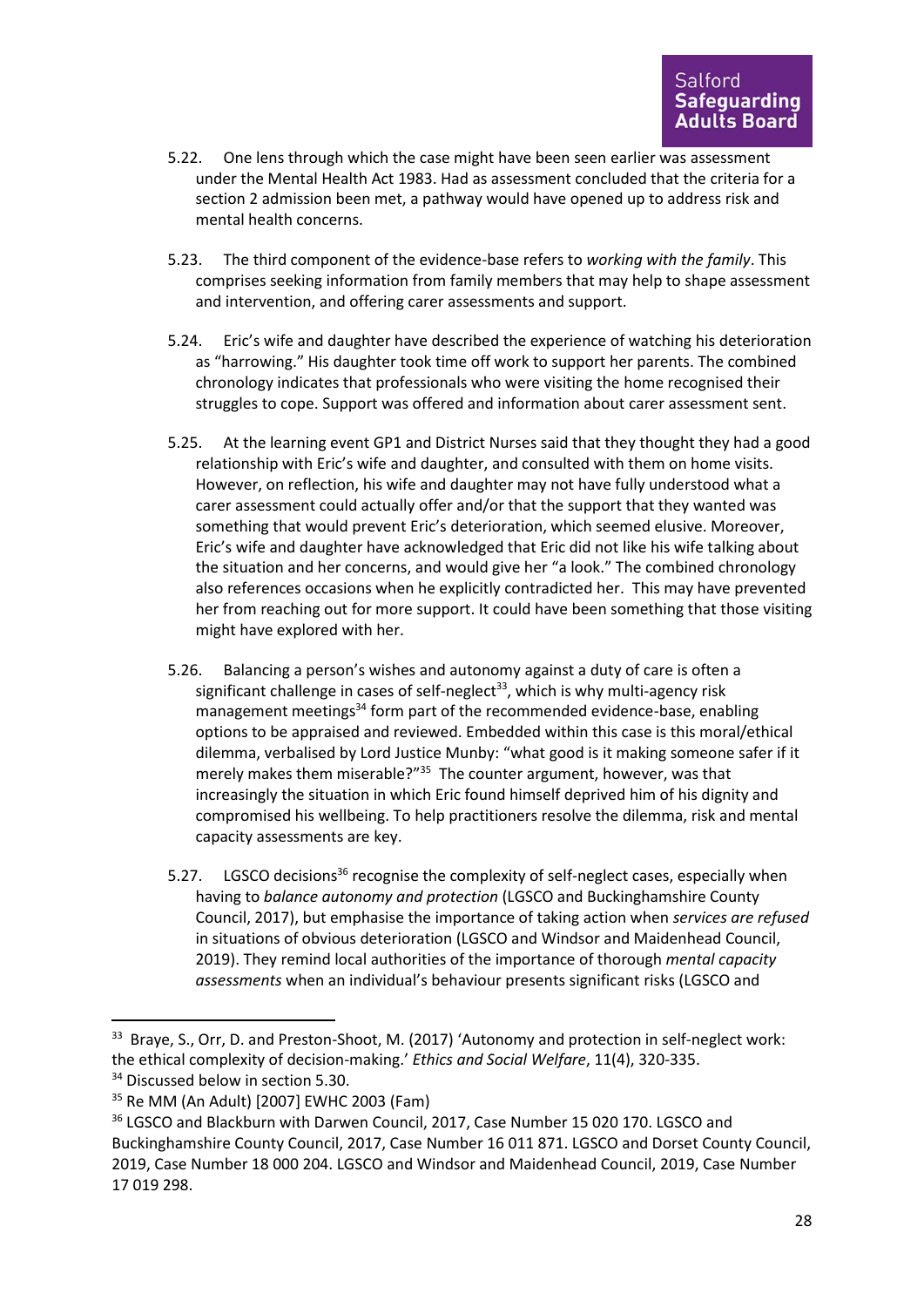Blackburn with Darwen Council, 2017; LGSCO and Buckinghamshire County Council, 2017; LGSCO and Dorset County Council, 2019; LGSCO and Windsor and Maidenhead Council, 2019).

- 5.28. Case law also indicates how the Court of Protection is available when it may be unclear to practitioners and family members what is in a person's best interests. In one case the judge determined that the individual lacked mental capacity to understand the risks he was living in, namely extremely neglected accommodation and self-neglect. Orders in his best interest were made under the Mental Capacity Act 2005 (London Borough of Croydon v CD [2019] EWHC 2943 (Fam)).
- 5.29. The discussion in the sections immediately above highlight the relevance of aspects of the evidence-base that focus on how professionals and agencies work together. One component of this part of the evidence-base refers to *seeking specialist advice*. At the learning event it was acknowledged that the level of legal knowledge held by  $GPs<sup>37</sup>$  and primary care practitioners may vary and, further, that not all health and social care staff will have a clear understanding of the pathway for accessing legal advice through safeguarding procedures. Legal advice was obtained by the CCG and through the Council's legal service but those attending the learning event recognised that advice had been sought very late (too late) in the case<sup>38</sup>.
- 5.30. Part of the advice obtained was that a good quality mental capacity assessment should be obtained<sup>39</sup>. However, it had proved difficult to engage Eric in some attempted assessments and there may have been a case for immediate referral to the Court of Protection.
- 5.31. This illustrates another component of the evidence-base regarding how practitioners and agencies work together, namely the *referral process*. There are several aspects here. The first is the pathway for accessing legal advice. In a previous SAR in Salford<sup>40</sup>, it appeared that there were different organisational cultures with respect to seeking legal advice. At the learning event it appeared that this may still be the case, with ASC staff having a culture of direct access to legal services but with healthcare staff going through a safeguarding pathway.
- 5.32. The second is the content of referrals. In that same previous Salford SAR, clarity was advised in terms of what is being requested in any referral and why. Other SARs<sup>41</sup> have also pointed out that referrals, including from GPs, need to highlight clearly what is being asked for. The accuracy of the "ask" in referrals is illustrated by GP1's referral<sup>42</sup> to ASC. As was recognised at the learning event, more information could have been provided or sought so that the severity of the situation became clearer. There was no mention in the referral on  $1<sup>st</sup>$  October to a diagnosis of depression, which could have been impacting on Eric's decision-making. GP1 was not asked for further information but reliance was placed on family members who, it was felt, had not raised concerns.

<sup>&</sup>lt;sup>37</sup> See sections 4.71 and 4.72.

<sup>&</sup>lt;sup>38</sup> See sections 4.31, 4.33 and 4.52 for commentary on when legal advice might have been sought.

<sup>&</sup>lt;sup>39</sup> See section 4.78.

<sup>40</sup> Salford SAB (2019) Andy.

<sup>41</sup> For example, Wiltshire SAB (2019) Adult C.

<sup>&</sup>lt;sup>42</sup> See section 4.43.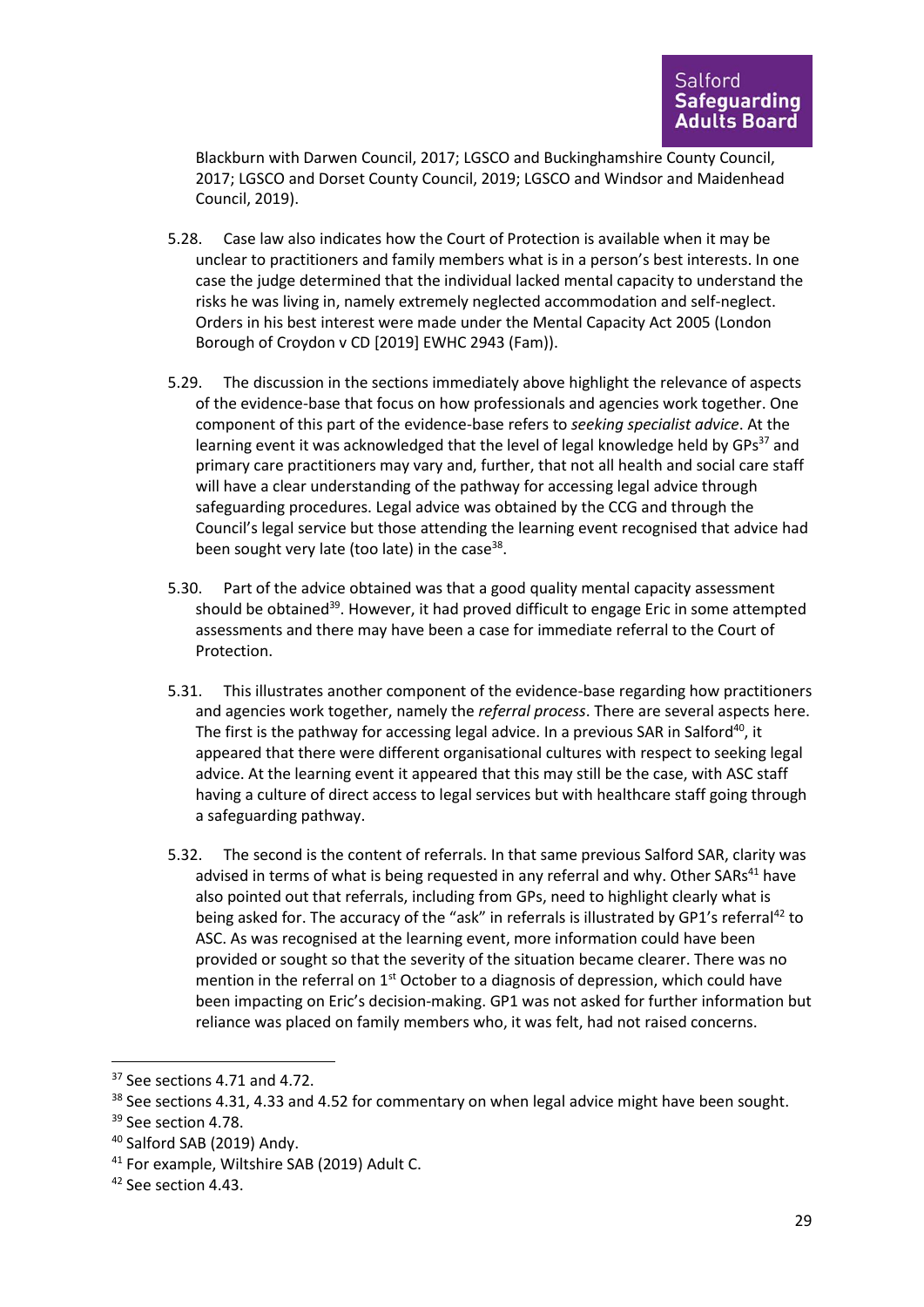- 5.33. GP1 did make referrals to various services, including District Nursing, the Hospice, ASC, the Urgent Care Team and GMMH. As already indicated, observations were shared at the learning event to the effect that accessing mental health services and the support that mental health assessment and provision can offer was difficult. The combined chronology does highlight that securing mental health (re)assessment of Eric appeared challenging. Thus, the third component of learning from this case is the pathway for accessing mental health assessment and service provision<sup>43</sup>, for example by members of a primary care team.
- 5.34. As illustrated by the analysis of learning with respect to referrals, *informationsharing* is a key component of best practice identified within the evidence-base. A few examples of positive communication between practitioners involved were mentioned at the learning event. For instance, communication between GP1 and a Hospice Consultant, which included a joint visit, and between GP1 and a Mental Health Nurse.
- 5.35. However, GP1 did not seem to have full knowledge from surgery staff regarding the number of appointments that Eric had either missed or cancelled. The response by ASC to referral from GP1 has already been noted as having been influenced by the information that was omitted. It would have been helpful to have known the challenges that had been encountered when attempting to assess his mental capacity or to address his evident health care needs.
- 5.36. It was also observed that information about Eric was spread across a number of different systems, which hampered communication, because access was restricted. Different case recording systems used by health and social care impedes informationsharing and analysis. Diverse recording systems and lack of access hamper the development of a more coordinated approach, as was highlighted also in another Salford SAR<sup>44</sup>.
- 5.37. Information-sharing is one aspect of another component of the evidence-base, namely *inter-agency collaboration*. This includes the use of multi-agency meetings to pool information and share assessments of risk and mental capacity, to agree risk management and contingency plans, and to consider legal options.
- 5.38. At the learning event positive experiences of communication and collaboration were itemised, for example the support given to GP1 by the CCG Designated Nurse for Safeguarding Adults, and to District Nurses by the Multi-Disciplinary Group Nurse. It was also acknowledged that, when the two strategy meetings were convened shortly before Eric died, professionals came together at very short notice to share information and discuss how to respond.
- 5.39. However, it appears that mental health professionals had to be instructed to attend the second strategy meeting, leading to concerns that there was a lack of acknowledgement of the severity of the situation and of the need for a multi-disciplinary coordinated response. It was accepted that there were missed opportunities to convene the adult safeguarding system in earlier multi-agency meetings, either using the section 42 Care Act 2014 duty to enquire process or the procedures outlined in the Salford SAB's

<sup>43</sup> See, for example, section 4.67.

<sup>44</sup> Salford SAB (2019) Andy.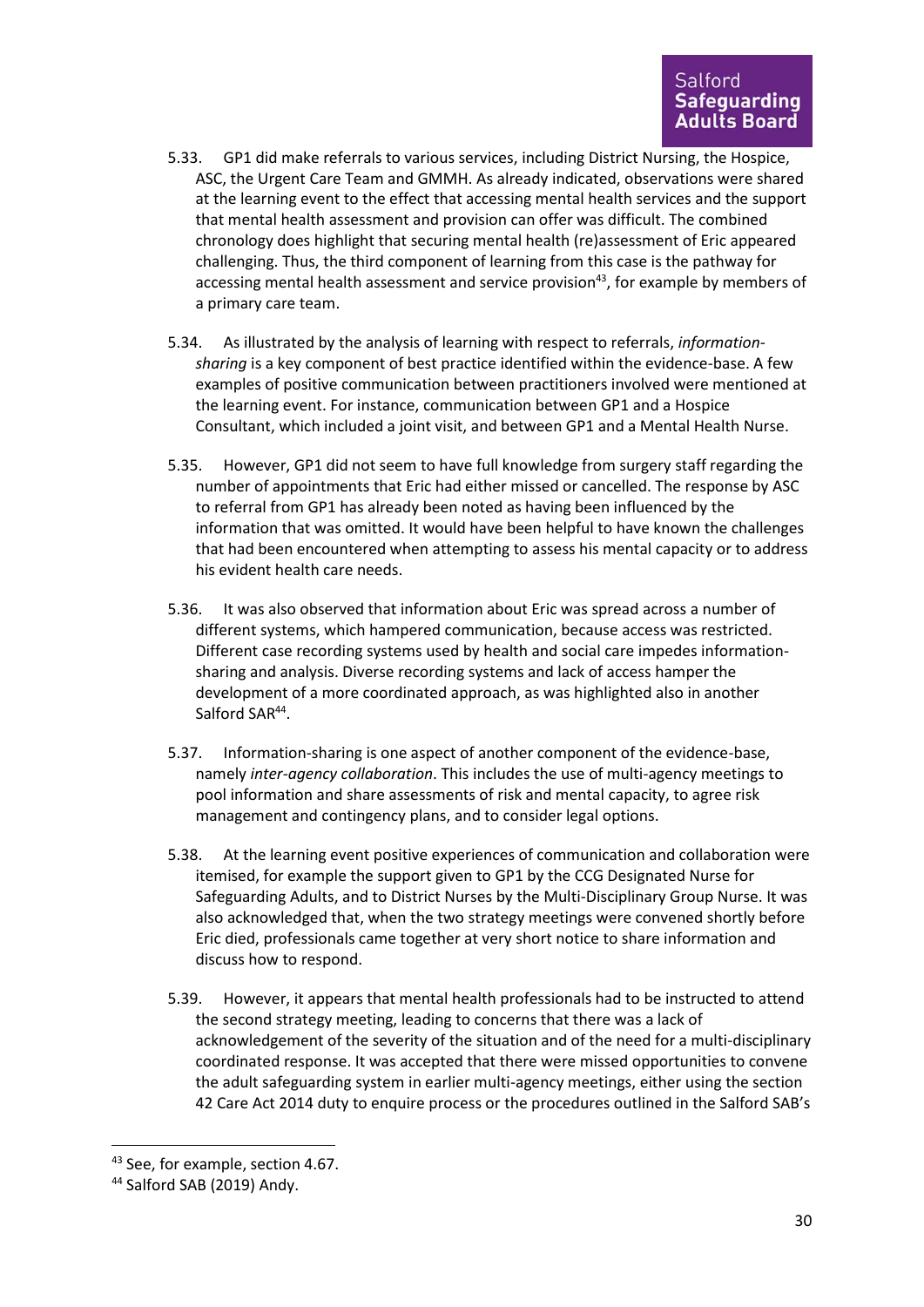self-neglect policy. As the combined chronology and associated commentary makes clear, the self-neglect policy was not drawn upon. The first strategy meeting was held too late, perhaps because of the influence of the "lenses" through which the case was being viewed, as discussed above. SSAB may wish to consider whether it would be helpful to specify that any agency should be able to call a strategy meeting and to specify the timing of it.

- 5.40. At the learning event, other examples of poor communication were highlighted, for example between GP1 and District Nurses regarding the statement of intent. However, of equal if not greater concern were the expressions of lack of support for each other in a very difficult situation, of the need for a greater understanding of each other's roles and responsibilities, and of the importance of being willing to share expertise. A sense was conveyed of practitioners having worked in isolation in a very complex and stressful case, and of the need to ensure better ownership by everyone in any future case. In essence, what was being pointed out was the need for an embedded multi-disciplinary and multi-agency approach to complex safeguarding cases.
- 5.41. There are several reasons why this does not appear to have happened in this case. One is hesitation about escalating concerns and challenging the approach of others. Although, as the evidence-base recommends, an *escalation procedure* is in place, staff may not have the confidence, based on their experience, to challenge the approach being taken by colleagues. High staff turnover, involving the need to acquaint new staff with local policies and procedures, may also be a feature here.
- 5.42. Another reason is the failure to *use policies and procedures* that did exist, namely on self-neglect and also the non-concordance pathway. Indeed, as was pointed out at the learning event, with clear echoes of mental capacity, executive functioning needs to form part of considerations regarding non-concordance. Even if Eric had decisional capacity regarding treatment and was making unwise choices, for example regarding medication, the non-concordance pathway should have come into effect. That it did not might be a result of training not yet delivered or, for primary care, the procedure still being developed.
- 5.43. When reflecting on this at the learning event it was observed that no-one seemed able to observe the complexity arising out of the multiple issues that Eric was presenting. Equally it was only relatively late on that the case came to be seen through an adult safeguarding lens. Indeed, if a safeguarding concern had been referred earlier, this should have brought all the practitioners and services together. All services, including community healthcare, need to be aware that they can refer concerns to trigger safeguarding procedures. Crucial here, additionally however, is the role of *supervision* and *peer support*. The purpose of both is to enable those intimately and intricately involved in a case to step back to reflectively explore how the case is being seen and whether one lens is obscuring what another way of approaching the case might offer.
- 5.44. At the learning event District Nurses referred to having instituted monthly meetings to discuss complex cases, and to attendance at a safeguarding steering group. However, for much of the time of this case, any management or multi-disciplinary team approach did not appear sufficiently robust to raise the level of concern about the risks involved. Also concerning are the references made in the learning event to the absence of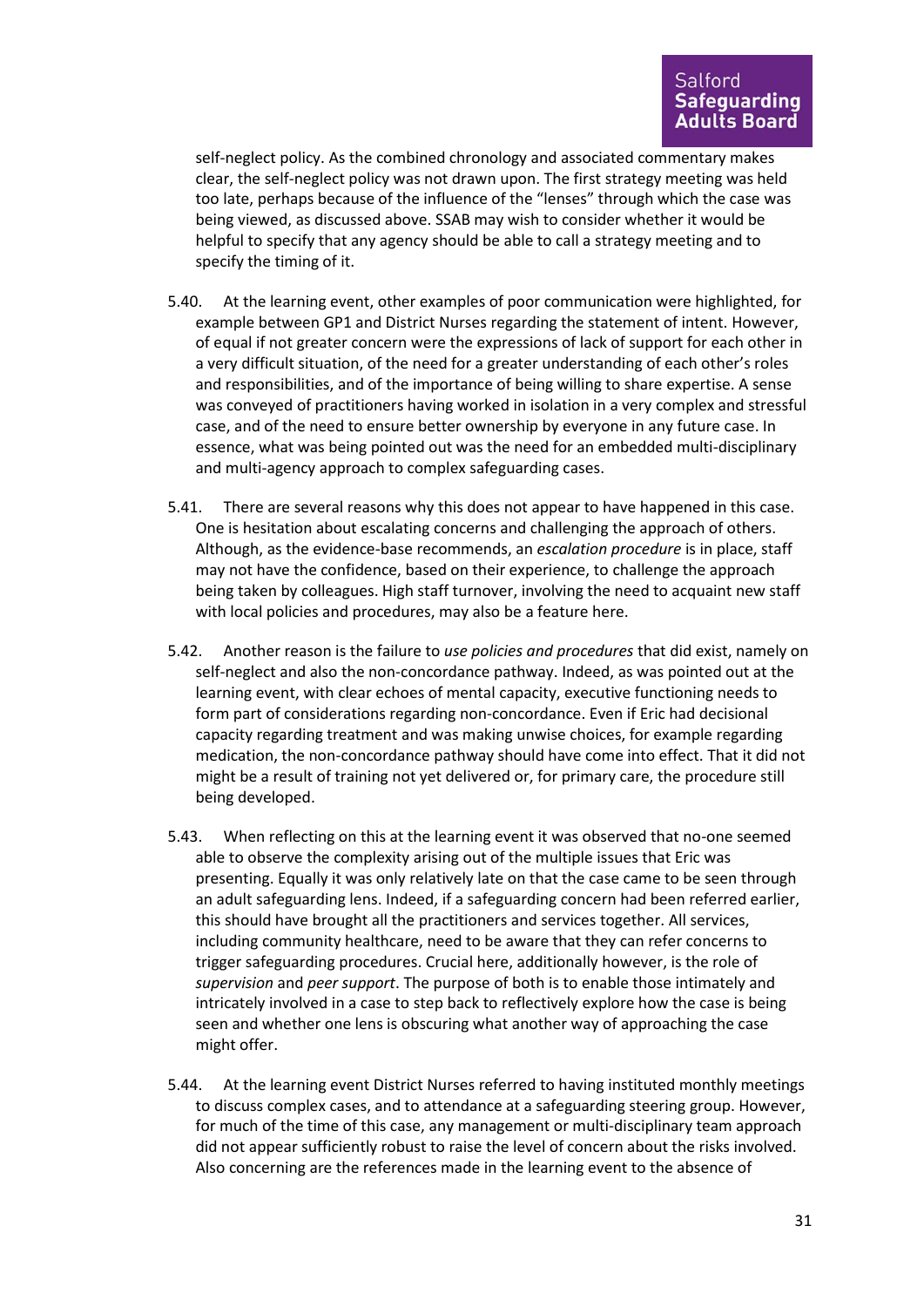supervision and opportunities to debrief and reflect after Eric's death. For those involved this was an upsetting case, which has affected those involved. There is an organisational responsibility here.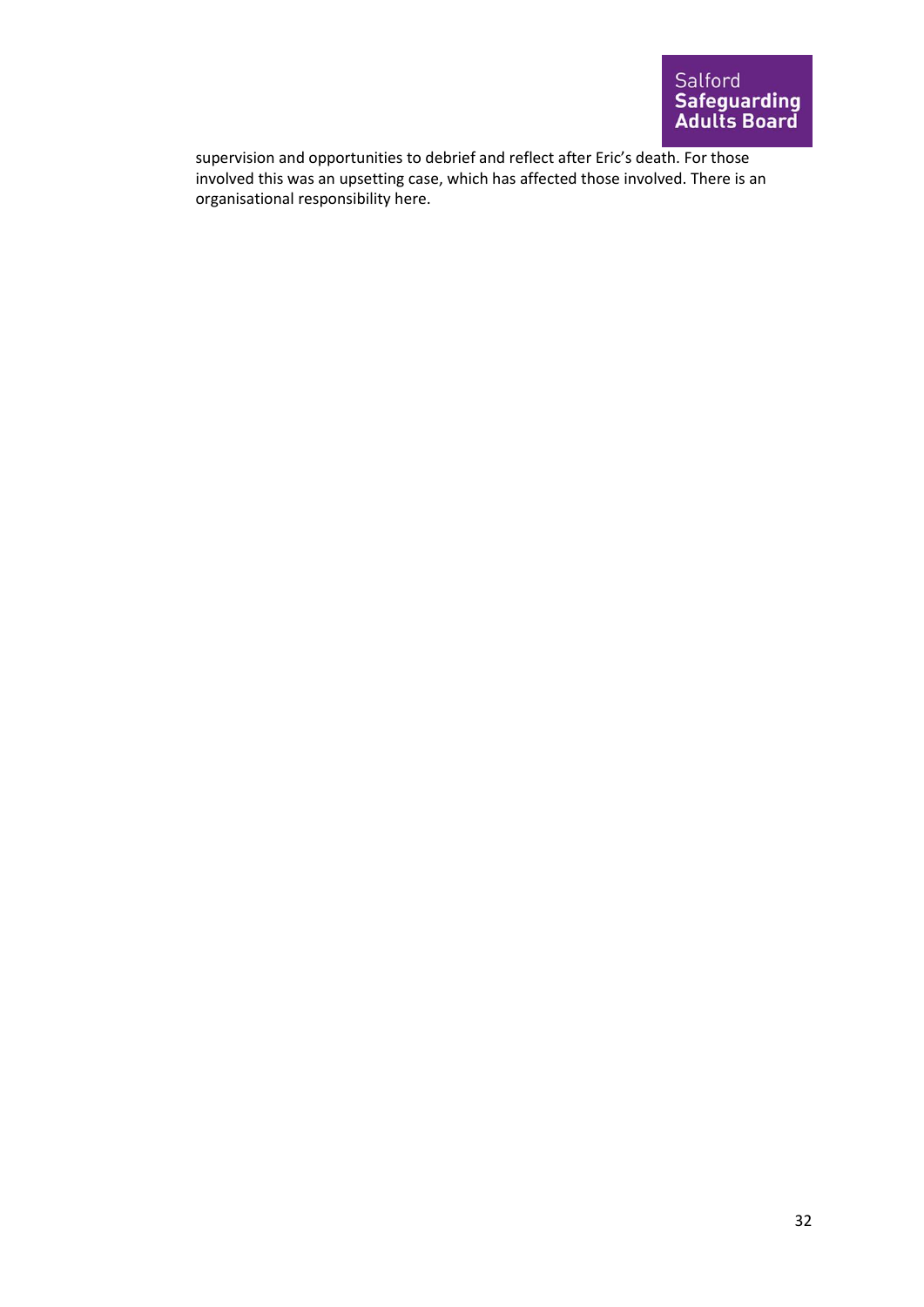### 6. Revisiting the Terms of Reference

- 6.1. One focus at the learning event was exploration of what changes needed to be made to minimise the likelihood of a similar case happening again in Salford. This section draws further on the candid and open reflections that were offered at the learning event and from reviewing the terms of reference against what can be discerned from the combined chronology and what can be learned from the contribution offered by Eric's wife and daughter.
- 6.2. One key line of enquiry was to consider how services responded to assessment and management of risk. Eric's behaviour from early September 2019 onwards was a significant escalation of previous episodes. The significance of that escalation and of the risks inherent within it did not result in immediate multi-disciplinary and multi-agency collaboration to share information and to agree a holistic approach. Possible hypotheses for what might have triggered this escalation could have been explored further with Eric, with his wife and daughter and across the health and social care partnership.
- 6.3. A second key line of enquiry was to consider how the Mental Capacity Act 2005 was understood and use, including its interface with the Mental Health Act 1983. It is possible to conclude that there was insufficient support available for, or accessed by those involved when undertaking mental capacity and/or mental health assessments provide difficult because of Eric's non-engagement and because of the complexities that practitioners faced. Further training, however useful in strengthening people's knowledge of legislation, is only part of the answer. What is also necessary is a focus on workplace development and training transfer to ensure that practitioners are able to apply the knowledge and skills gained. Peer support and supervision, with a particular focus on complex cases, is also essential, alongside early access to advice and assessment from specialists, for example on how mental distress may be impacting on a person's decision-making.
- 6.4.The third key line of enquiry was communication between agencies and coordination of their contributions. Several teams and services were involved at different stages in this case. There is evidence of communication between them. However, not until the two adult safeguarding strategy meetings in October, shortly before Eric died, did the whole professional system begin to come together. When a system comes together, the whole can be greater than the sum of the parts. The level and timing of integration necessary to address the risks, and the physical health and mental health elements inherent in this case, was insufficient. As it was, those attending the learning event felt that professionals and services needed to support each other and to work together. Reinforcement was needed of the role and importance of multi-agency meetings. There was too much of "that is not our role" or "that is not for our service."
- 6.5.The fourth key line of enquiry was legal literacy. Those attending the learning event recognised that legal advice should have been sought much earlier in this case. There may be benefit in clarifying the pathways through which that advice can be sought. It must also be recognised that the interface between the Mental Capacity Act 2005 and the Mental Health Act 1983 is complex. For example, as illustrated by this case, which piece of legislation might a practitioner think is engaged and when? Mental capacity is not wholly determinative of action under mental health legislation.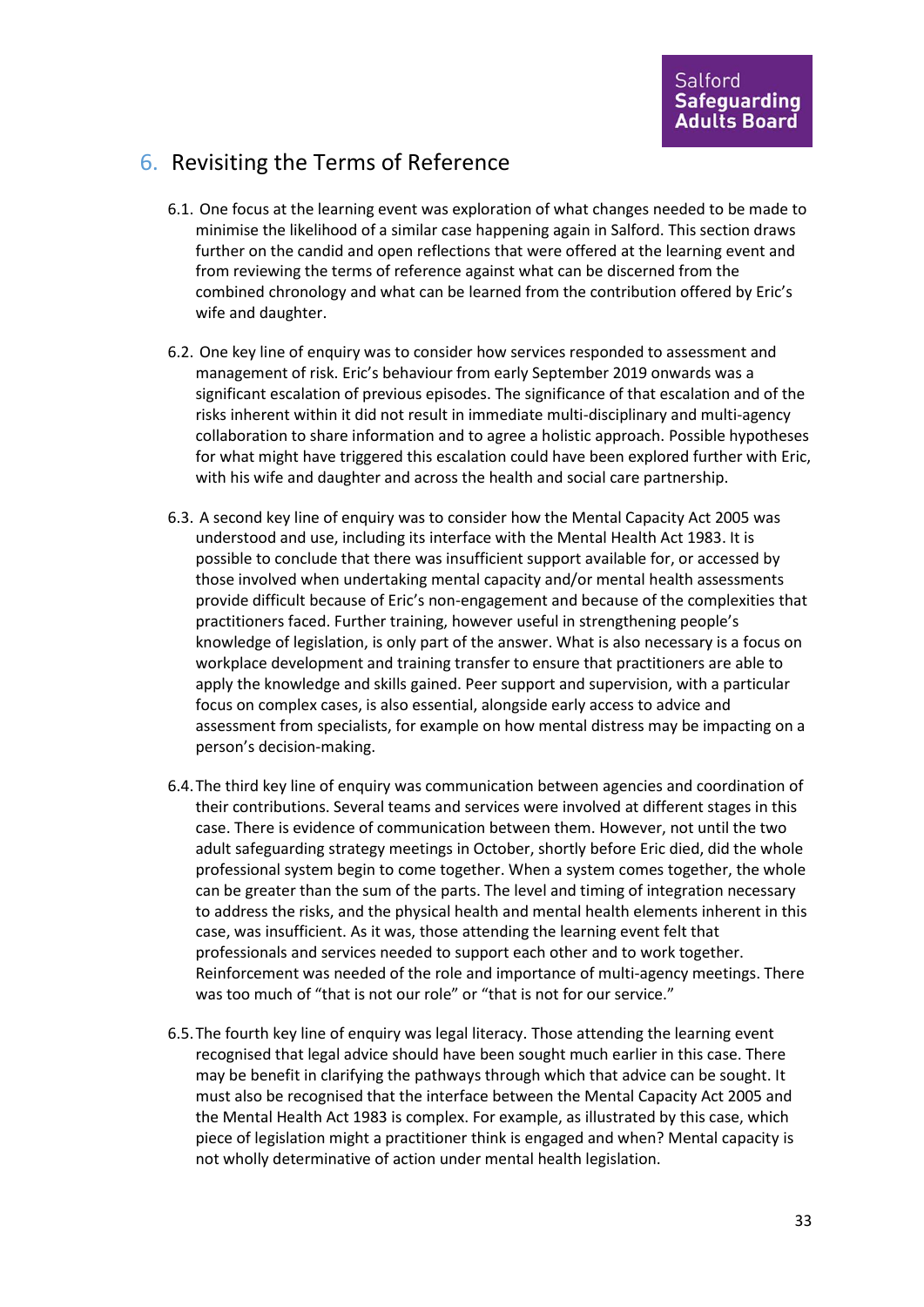- 6.6.The fifth key line of enquiry was use of escalation. There were missed opportunities to escalate concerns, using recognised procedures. The sixth ley line of enquiry is engaged here, namely use of safeguarding procedures. Safeguarding concerns were referred but could have been raised earlier if the situation had been seen through the lens of selfneglect and of safeguarding. Pathways for sharing safeguarding concerns and for making formal safeguarding referrals need to be clearly known. Supervision, peer support mechanisms and multi-disciplinary team discussions need to be asking the safeguarding question.
- 6.7.The seventh key line of enquiry was the response to self-neglect. It is clear that Salford SAB's self-neglect procedures were not used in this case and that the case was not seen through the lens of extreme self-neglect. It is also clear that non-concordance procedures and pathways were not activated either.
- 6.8.The eighth key line of enquiry focuses on pathways, both into mental health assessment and provision, and also into ASC. In the final weeks of Eric's life, although there were referrals into both mental health services and ASC, neither pathway resulted in effective intervention with the urgency that was required. One explanation may lie in the quality of referral information; another may reside in the lens through which the case was being seen, namely end of life; a third may hark back to whether the assessment required was one of mental capacity and/or mental health. There may also be a question of thresholds, especially for secondary as opposed to primary mental health care.
- 6.9. The ninth key line of enquiry was recognition of the needs of carers. This was a harrowing situation for Eric's wife and daughter. The report has suggested that, whilst support was offered both during Eric's final few weeks and after his death, further explanations could have been given as to what that support might entail and the family's responses revisited. This was a complex and harrowing case also for those professionals who were in almost daily contact with Eric. Supervision and debriefing should be a part of everyday practice, a safe environment in which to reflect on what has happened and the emotions that are circulating.
- 6.10. The final key line of enquiry was the decision-making process about end of life. The report has already acknowledged that GP1 has reflected that seeing the case through the lens of end of life obscured other potentially useful ways of looking at the case. For example, it may have been helpful to have asked "why is Eric dying?" Such a question may, for example, have led into assessment of the impact of anxiety and depression on his behaviour.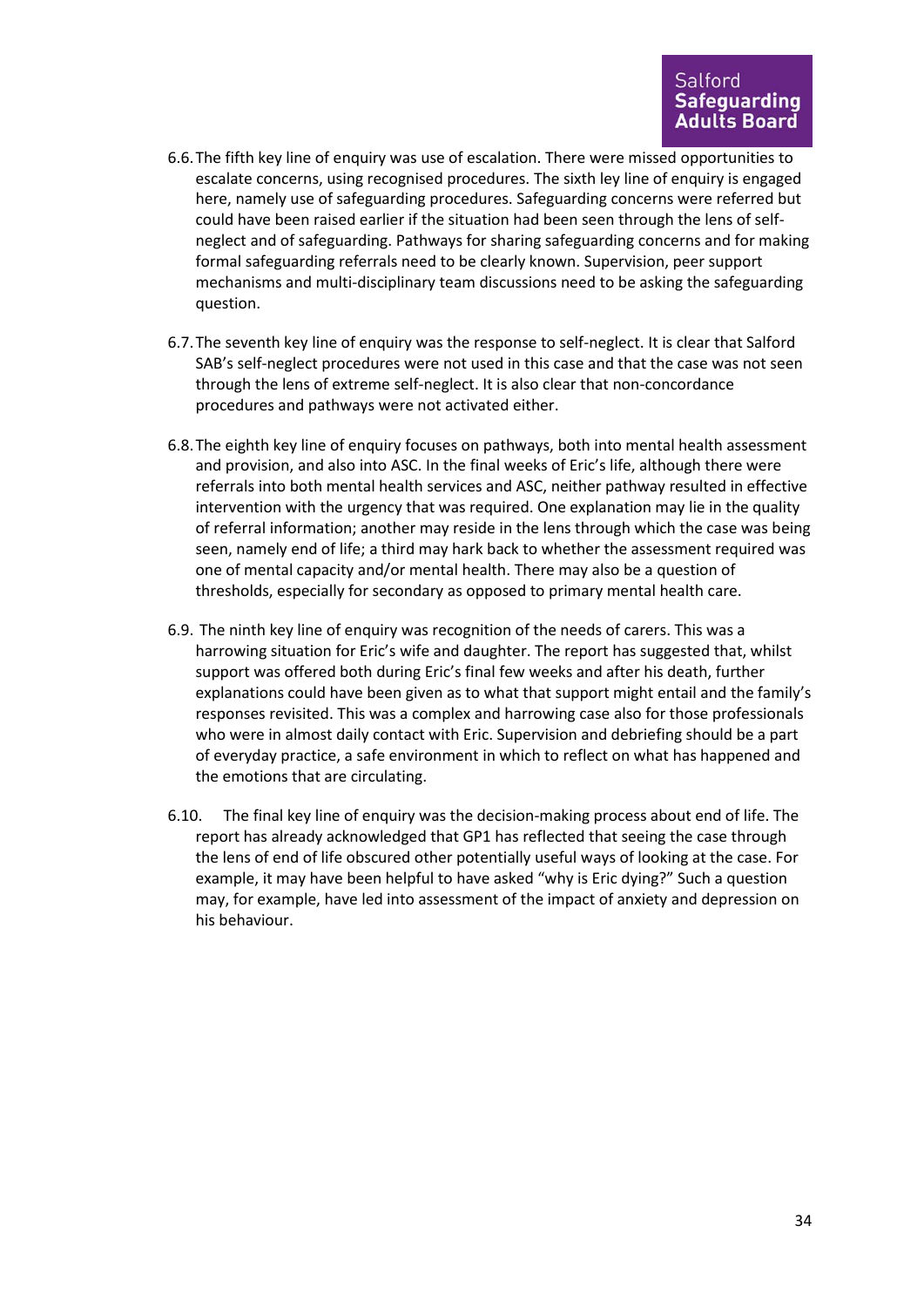## 7. Recommendations

- 7.1. Arising from the analysis undertaken within this review, the SAR Panel and independent reviewer recommend that the Salford Safeguarding Adults Board:
	- 7.1.1. Revisits the recommendations contained within the previous SAR that involved self-neglect, assesses the evidence for the impact and outcome of these recommendations, and identifies further steps to embed learning in policy and practice.
	- 7.1.2. Reviews and strengthens the pathways through which health and social care professionals can seek legal advice, including urgently when necessary, and outlines its expectation that legal practitioners will be invited to adult safeguarding strategy meetings and multi-agency risk management meetings when cases are particularly complex.
	- 7.1.3. Conducts multi-agency case file audits to evaluate the degree to which procedures on self-neglect, escalation and non-concordance are being used, and on the basis of the results considers what further action is necessary to embed their use in practice.
	- 7.1.4. Considers what further steps are necessary when the Board agrees and launches a policy to seek reassurance from partner agencies that practice now reflects the agreed procedures.
	- 7.1.5. Conducts an audit of referrals for section 42 enquiries, including subsequent decision-making.
	- 7.1.6. Considers with partner agencies whether procedural change is indicated to emphasise that any agency can convene a multi-agency meeting to seek agreement on a risk management and mitigation plan.
	- 7.1.7. Commissions multi-agency training on self-neglect and on legal literacy (including mental capacity assessment and awareness of the role of the Court of Protection) but also reviews with partner agencies their approach to ensure that training transfers into practice.
	- 7.1.8. Requests that commissioners and providers review pathways into mental health assessment and services, and Mental Health Act 1983 assessment, from primary care and social care, and report back with proposals to strengthen integrated and collaborative working.
	- 7.1.9. Engages with partners on how to achieve the widest possible access to records to promote integrated and collaborative working.
	- 7.1.10. Concludes a work stream to agree a multi-agency escalation policy.
	- 7.1.11. Reviews practice with respect to offering and conducting carer assessments.